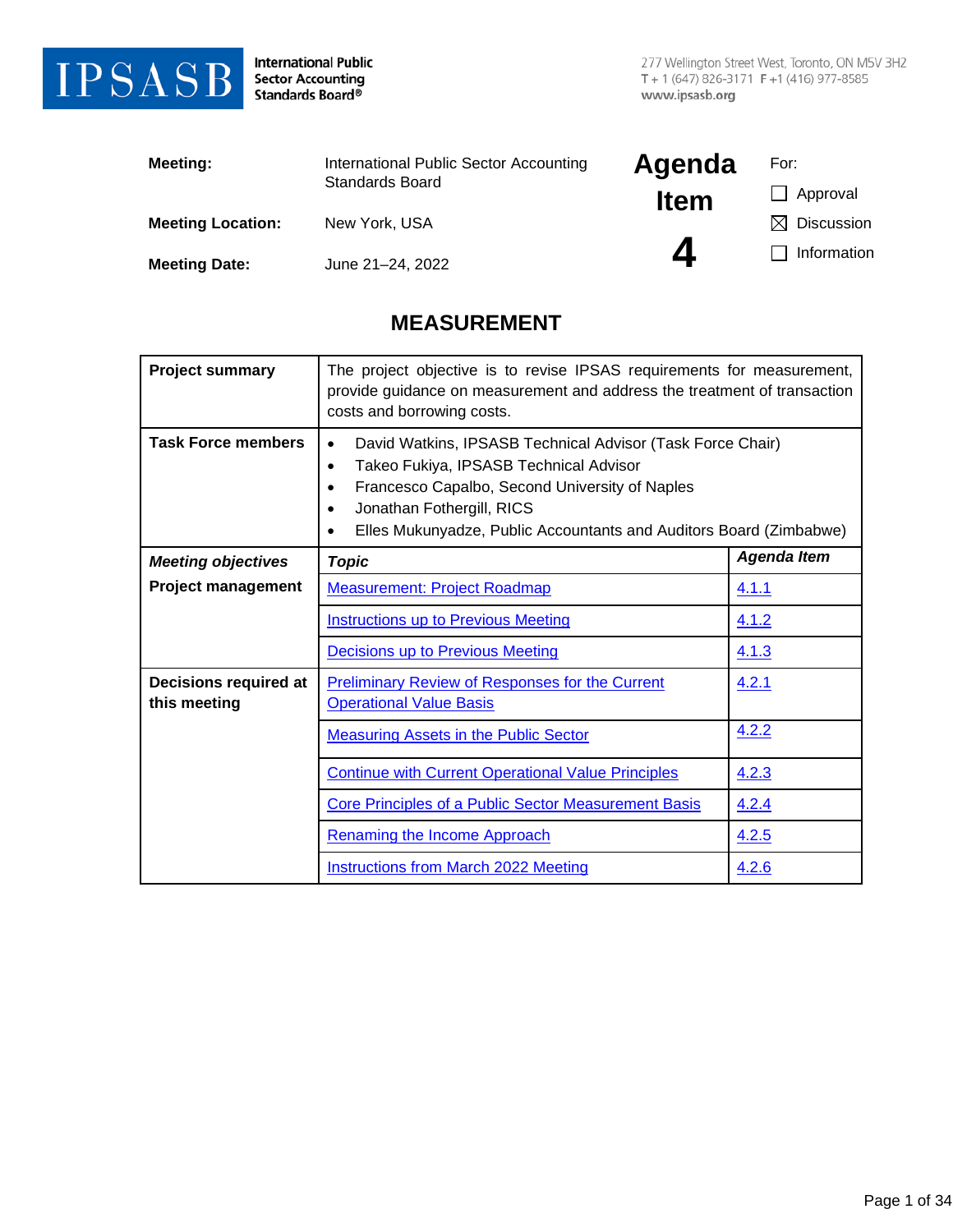### **MEASUREMENT: PROJECT ROADMAP**

<span id="page-1-0"></span>

| <b>Meeting</b>                | <b>Completed Actions or Discussions / Planned Actions or Discussions:</b>                 |
|-------------------------------|-------------------------------------------------------------------------------------------|
| March 2019                    | Approve Consultation Paper and Illustrative Exposure Draft<br>1 <sub>1</sub>              |
| June 2019 -<br>September 2019 | Document Out for Comment<br>1 <sub>1</sub>                                                |
| December 2019                 | Preliminary Review of Responses to Consultation Paper<br>1.                               |
| <b>March 2020</b>             | Review of Responses to Consultation Paper<br>$\mathbf{1}$ .<br>Discussion of Issues<br>2. |
| <b>June 2020</b>              | Discussion of Issues<br>1 <sub>1</sub>                                                    |
| September 2020                | 1 <sub>1</sub><br>Discussion of Issues<br>Review [draft] Exposure Draft<br>2.             |
| December 2020                 | 1 <sub>1</sub><br><b>Discussion of Issues</b><br>Review [draft] Exposure Draft<br>2.      |
| April 2021 -<br>October 2021  | 1.<br>Document Out for Comment                                                            |
| December 2021                 | <b>Preliminarily Review of Responses</b><br>1.                                            |
| March 2022                    | 1 <sub>1</sub><br><b>Review Responses</b><br><b>Discuss Issues</b><br>2.                  |
| <b>June 2022</b>              | 1.<br><b>Review Responses</b><br><b>Discuss Issues</b><br>2.                              |
| September 2022                | 1.<br><b>Discuss Issues</b><br>2.<br>Develop Pronouncement                                |
| December 2022                 | <b>Issue Pronouncement</b><br>1.                                                          |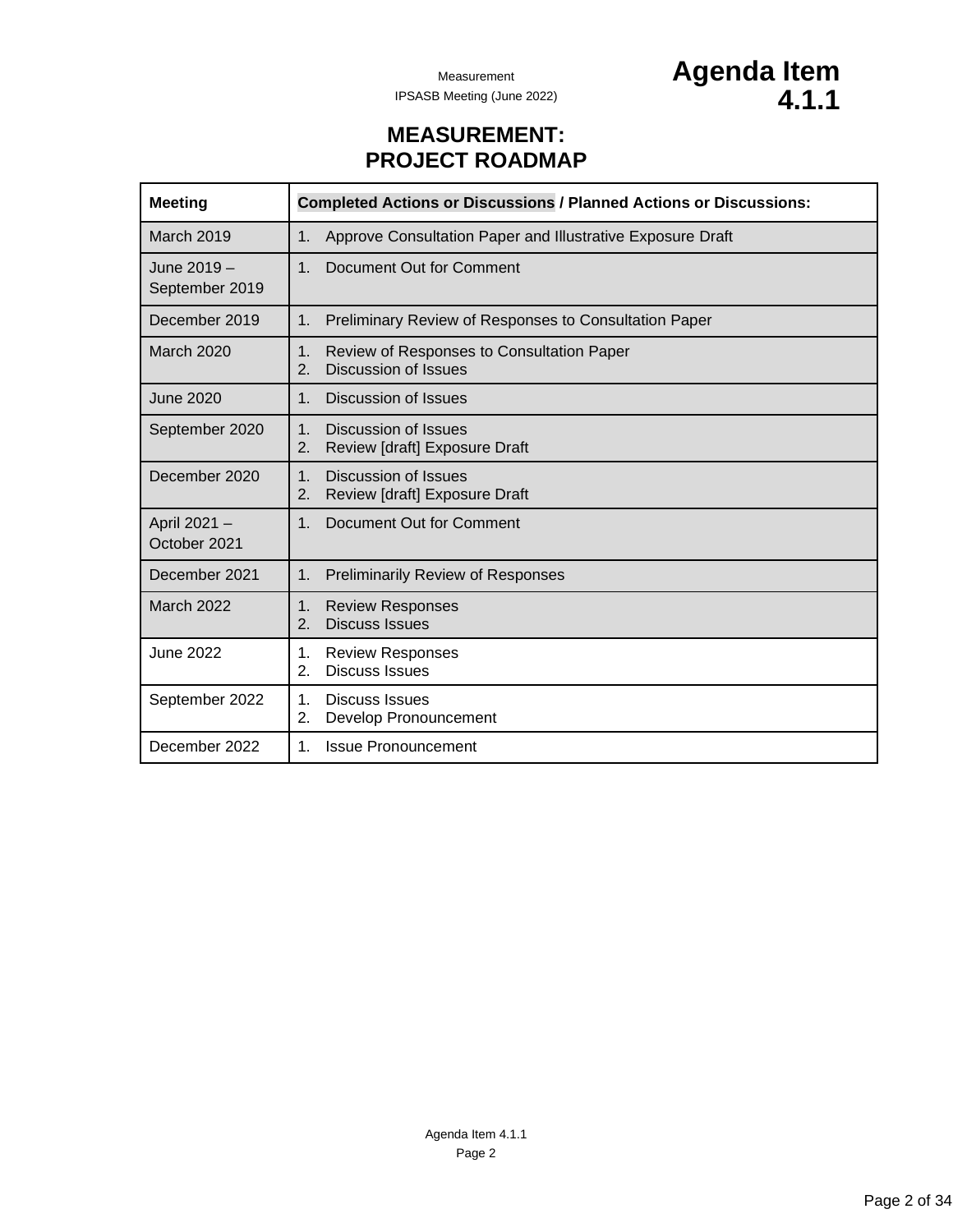## **INSTRUCTIONS UP TO PREVIOUS MEETING**

<span id="page-2-0"></span>

| <b>Meeting</b> | <b>Instruction</b>                                                                                                                                                                                                                                                                                                | <b>Actioned</b>                                                          |
|----------------|-------------------------------------------------------------------------------------------------------------------------------------------------------------------------------------------------------------------------------------------------------------------------------------------------------------------|--------------------------------------------------------------------------|
| December 2021  | Develop a detailed response<br>1.<br>analysis for the IPSASB's review in<br>March 2022.                                                                                                                                                                                                                           | 1.<br>See Agenda Item 9.1.2 to the<br>March 2022 meeting.                |
|                | Frame the public sector<br>2.<br>measurement basis analysis in the<br>context of the Conceptual<br>Framework Measurement objective<br>and what the IPSASB is trying to<br>achieve in developing the<br>measurement basis.                                                                                         | 2.<br>See Agenda Item 4.2.2                                              |
| March 2022     | 1. Clarify in the Basis for Conclusions<br>the reason why the cost approach<br>is an appropriate measurement<br>technique to estimate Fair Value.                                                                                                                                                                 | See Agenda Item 4.2.6<br>1.                                              |
|                | 2. Clarify that the income approach is<br>the only technique available to<br>estimate the Cost of Fulfillment in<br>paragraph D22.                                                                                                                                                                                | See Agenda Item 4.2.6<br>2.                                              |
|                | 3. Develop an appropriate reference<br>in [draft] IPSAS [X], Measurement<br>to highlight the disclosure<br>requirements are located in the<br>relevant IPSAS.                                                                                                                                                     | See Agenda Item 4.2.6<br>3.                                              |
|                | 4. Update the model policy choice<br>guidance as follows:<br>Enhance consistency of<br>a)<br>principles with accounting<br>policy choices guidance in<br>IPSAS 3;<br>b) Remove the word "often" in<br>paragraph BC 23C;<br>c) Clarify the phrase "current<br>economic consumption or not"<br>in paragraph BC 23D. | See Agenda Item 4.2.6<br>4.                                              |
|                | Update the historical cost guidance<br>5.<br>as follows:<br>Align the definition of "historical<br>a)<br>cost" in IPSAS Measurement<br>and the Conceptual<br>Framework as appropriate;<br>and<br>Retain the "historical cost"<br>b)<br>definition proposed in ED 77.                                              | See Agenda Item 4.2.6<br>5.                                              |
|                | Clearly indicate whether the<br>6.<br>reference to "historical cost" is to<br>the model or the basis throughout<br>[draft] IPSAS [X], Measurement.                                                                                                                                                                | To be completed during the<br>6.<br>development of the<br>Pronouncement. |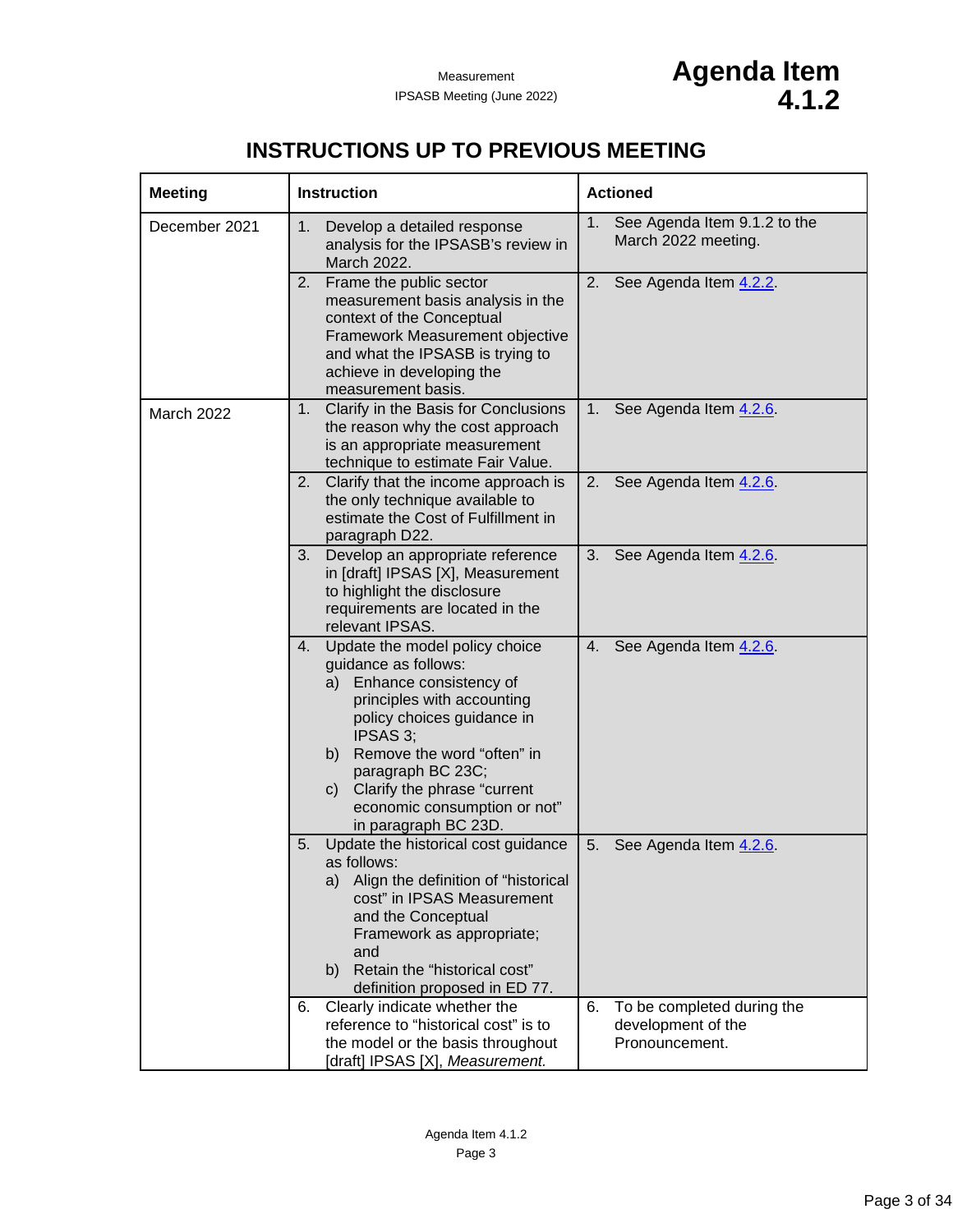## **DECISIONS UP TO PREVIOUS MEETING**

<span id="page-3-0"></span>

| <b>Meeting</b> | <b>Decision</b>                                                                              | <b>BC Reference</b>                                                                          |
|----------------|----------------------------------------------------------------------------------------------|----------------------------------------------------------------------------------------------|
| February 2021  | All decisions made up until<br>February 2021 were reflected in<br>ED 77, Measurement.        | All decisions made up until<br>February 2021 were reflected in<br>ED 77, Measurement.        |
| March 2022     | All decisions made during the<br>March 2022 meeting were<br>reflected in ED 77, Measurement. | All decisions made during the<br>March 2022 meeting were reflected<br>in ED 77, Measurement. |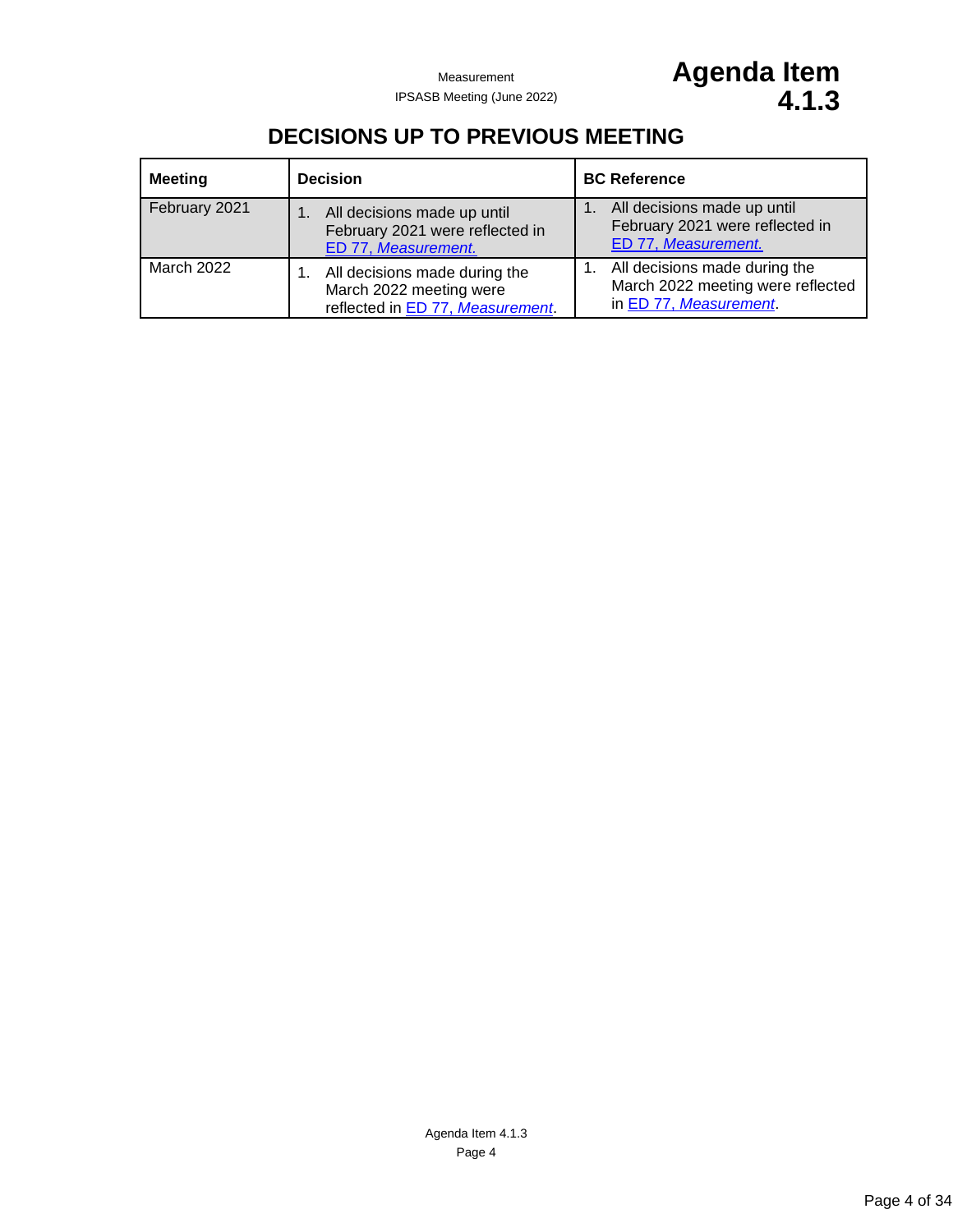### <span id="page-4-1"></span><span id="page-4-0"></span>**Review of Responses for the Current Operational Value Basis**

### **Purpose**

1. To provide the IPSASB with an overview of the responses received for the Current Operational Value (COV) basis.

### **Background**

- 2. In December 2021, the IPSASB reviewed a summary analysis of responses to ED 77, *Measurement*. The ED was strongly supported, except the COV proposals, where support was mixed. The IPSASB agreed to focus its resources on the strongly supported sections of the EDs proposals in March, moving its focus to the COV measurement basis in June.
- 3. As part of a summary analysis provided to the IPSASB at the March meeting, staff indicated that the responses to COV, namely SMCs 5 and 6, were split between:
	- (a) Supporting the principles proposed;
	- (b) Building on the principles proposed; and
	- (c) Departing from the principles proposed.

The split was fairly even with approximately a third of respondents in each category:

|                        | <b>Specific Matter for Comment (SMC)</b> |                  |
|------------------------|------------------------------------------|------------------|
| <b>Response</b>        | SMC <sub>5</sub>                         | SMC <sub>6</sub> |
| Agree                  | 19 (42%)                                 | 16 (36%)         |
| <b>Partially Agree</b> | 10 (22%)                                 | 11 (24%)         |
| <b>Disagree</b>        | 16 (36%)                                 | 18 (40%)         |
| <b>No Comment</b>      | $0(0\%)$                                 | $0(0\%)$         |
| <b>Total</b>           | 45                                       | 45               |

### **Table 1: Analysis of Responses**

### **Analysis**

*Overarching themes in SMCs 5 and 6*

- 4. Approximately two-thirds of respondents supported the direction and objective of the COV basis in particular, the need for a measurement basis designed to measure asset held for their operational capacity. Many of these respondents requested further clarity on how to apply COV and to simplify the principles for understandability. For example, one respondent noted the definition of Fair Value clearly describes how to measure an asset. This does not hold true for COV, which has a conceptual definition requiring an in-depth review of the COV appendix in *ED 77* to understand the concepts.
- 5. CAG members offered the IPSASB similar advice when COV was discussed at their December meeting. Some members believed the IPSASB had overcomplicated concepts. These members advised the IPSASB to clarify the principles to enhance understandability.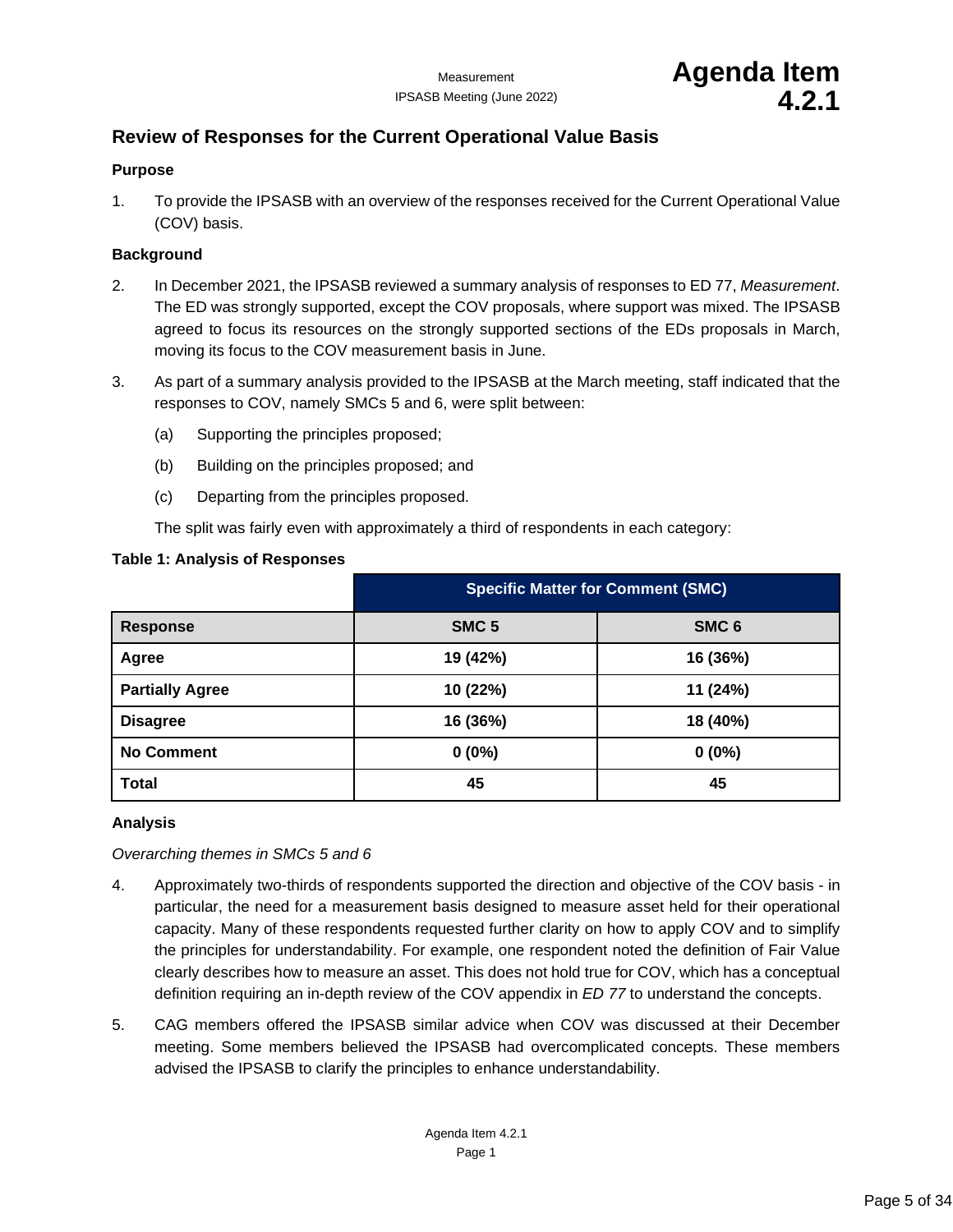6. Respondents that proposed departing from the COV principles recommended several overarching themes noted in Table 1:

| <b>Overarching Themes</b> | Summary Comments from Respondents and CAG Members <sup>1</sup>                                                                                                                                                                                                                                                            |
|---------------------------|---------------------------------------------------------------------------------------------------------------------------------------------------------------------------------------------------------------------------------------------------------------------------------------------------------------------------|
| <b>Definition</b>         | Many respondents argued that the terms used were vague and could<br>thus be interpreted differently by various stakeholders. Respondents thus<br>encouraged the IPSASB to enhance the clarity of the terms used in the<br>definition, and the associated guidance provided in the Appendix.                               |
|                           | (see paragraph 1(b) and 2(b) in Appendix A of this Agenda Item)                                                                                                                                                                                                                                                           |
|                           | <b>CAG comments:</b> Some CAG Members encouraged further analysis of<br>the definition and COV principles to ensure they can be effectively<br>implemented.                                                                                                                                                               |
| <b>Valuation Practice</b> | Some respondents noted that the use of the income approach to estimate<br>an asset's Current Operational Value is inconsistent with the intention for<br>the Current Operational Value to be an entry value.                                                                                                              |
|                           | (see paragraphs 1(c) in Appendix A of this Agenda Item)                                                                                                                                                                                                                                                                   |
|                           | Some respondents noted that the detailed calculation of a Current<br>Operational Value may be complex in practice, depending on the<br>availability and comparability of observable inputs.                                                                                                                               |
|                           | (see paragraphs 2(c) in Appendix A of this Agenda Item)                                                                                                                                                                                                                                                                   |
| <b>Replacement Cost</b>   | Some respondents noted that the replacement cost notion should not<br>have been removed from the list of bases in the draft standard.<br>Respondents also noted that an alternative measurement technique is<br>missing that would attempt to calculate the cost to fulfill the same services<br>as the asset does today. |
|                           | (see paragraphs 1(d) in <b>Appendix A</b> of this Agenda Item)                                                                                                                                                                                                                                                            |
|                           | <b>CAG comment:</b> Replacement cost may be a more appropriate<br>measurement approach, as it is the cost of replacing the same service<br>potential. Different replacement costs reflect different service potentials,<br>which would improve the comparability of accounting information across<br>different entities.  |
|                           | Some respondents supported the more precise, cost-based definition of<br>Current Operational Value set out in the Alternative View.                                                                                                                                                                                       |
|                           | (see paragraphs 2(d) in <b>Appendix A</b> of this Agenda Item)                                                                                                                                                                                                                                                            |

### **Table 2: Overarching themes in SMCs 5 and 6**

<span id="page-5-0"></span><sup>1</sup> Comments made by the IPSASB Consultative Advisory Group (CAG) meeting held on December 6, 2021.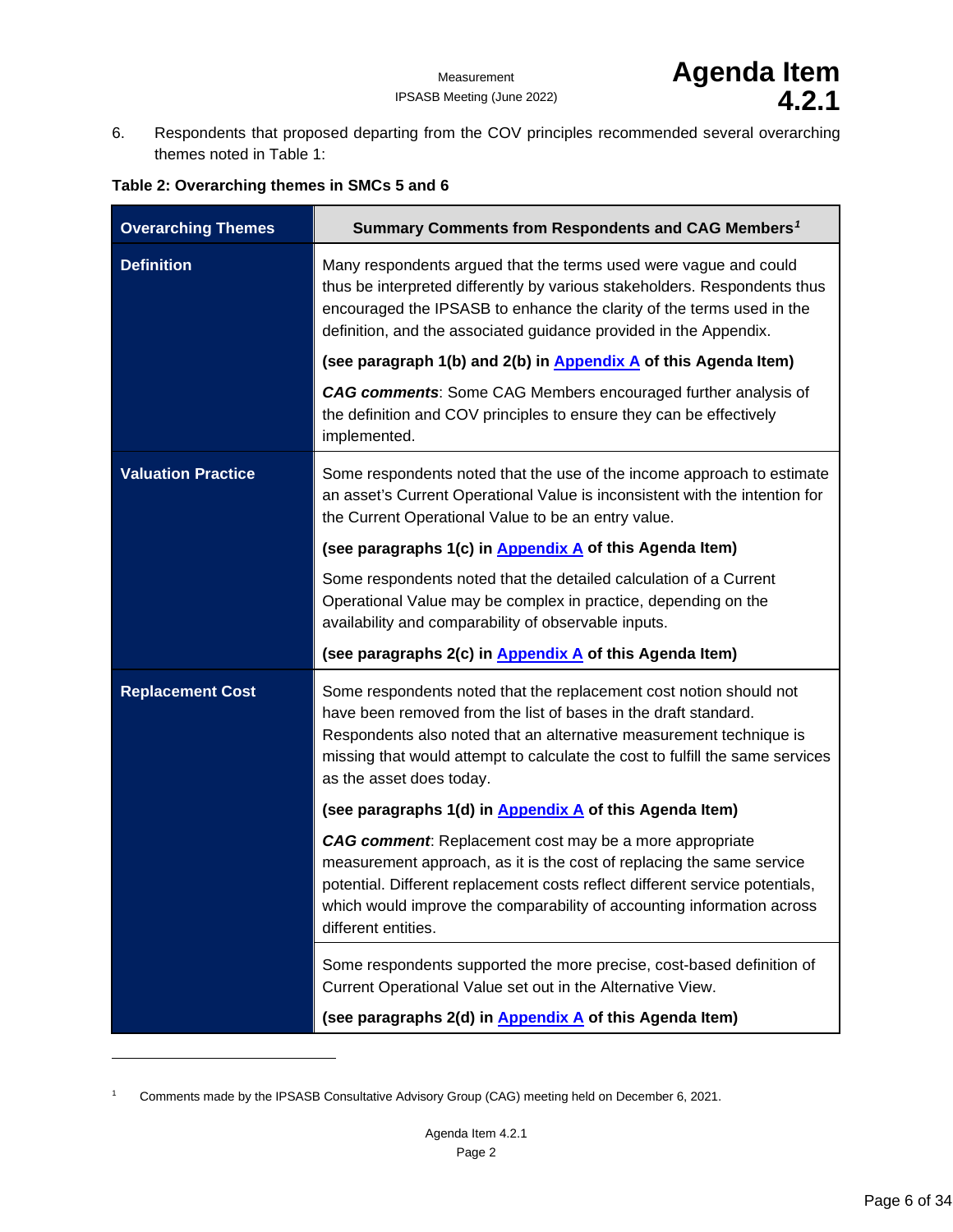## Measurement **Agenda Item** IPSASB Meeting (June 2022) **4.2.1**

| <b>Overarching Themes</b>                     | Summary Comments from Respondents and CAG Members <sup>1</sup>                                                                                                                                                                                                                                                          |
|-----------------------------------------------|-------------------------------------------------------------------------------------------------------------------------------------------------------------------------------------------------------------------------------------------------------------------------------------------------------------------------|
| <b>Additional Guidance</b><br>and/or Examples | Most respondents requested additional guidance to clarify proposed<br>guidance, provide more examples, or further consider measurement<br>principles, among other topics.                                                                                                                                               |
|                                               | (see paragraphs 1(e) and 2(e) in Appendix A of this Agenda Item)                                                                                                                                                                                                                                                        |
| <b>Public Sector Fair Value</b>               | Some respondents are of the view that providing public-sector-specific<br>practical guidance and illustrative examples to help public sector entities<br>apply the principles in IFRS 13, represents a better option than the<br>proposed guidance.                                                                     |
|                                               | (see paragraphs 1(f) in <b>Appendix A</b> of this Agenda Item)                                                                                                                                                                                                                                                          |
|                                               | <b>CAG comment:</b> Several CAG Members acknowledged there is a need to<br>develop a basis that is different from Fair Value but advised against<br>shaping Fair Value for public sector purposes as it would create confusion<br>and would not represent the difference between operational and financial<br>capacity. |
|                                               | Many respondents are of the view that the IPSASB has not clearly<br>articulated why COV would be a more appropriate basis to measure the<br>current value of operational capacity assets instead of the IFRS 13 Fair<br>Value measurement basis.                                                                        |
|                                               | (see paragraphs 2(f) in Appendix A of this Agenda Item)                                                                                                                                                                                                                                                                 |
|                                               | CAG comment: Several CAG members noted that a key Fair Value<br>concept, namely, "highest and best use" does not work in the public<br>sector, and it is therefore important to develop public sector-specific<br>measurement principles.                                                                               |
| <b>Other Comments</b>                         | Some respondents noted the practical challenges involved in calculating<br>the Current Operational Value.                                                                                                                                                                                                               |
|                                               | (see paragraphs 1(g) in Appendix A of this Agenda Item)                                                                                                                                                                                                                                                                 |
|                                               | Some respondents noted that the proposed guidance is not sufficiently<br>clear in respect of restricted assets, surplus capacity, and economic<br>obsolescence, among other topics.                                                                                                                                     |
|                                               | (see paragraphs 2(g) in Appendix A of this Agenda Item)                                                                                                                                                                                                                                                                 |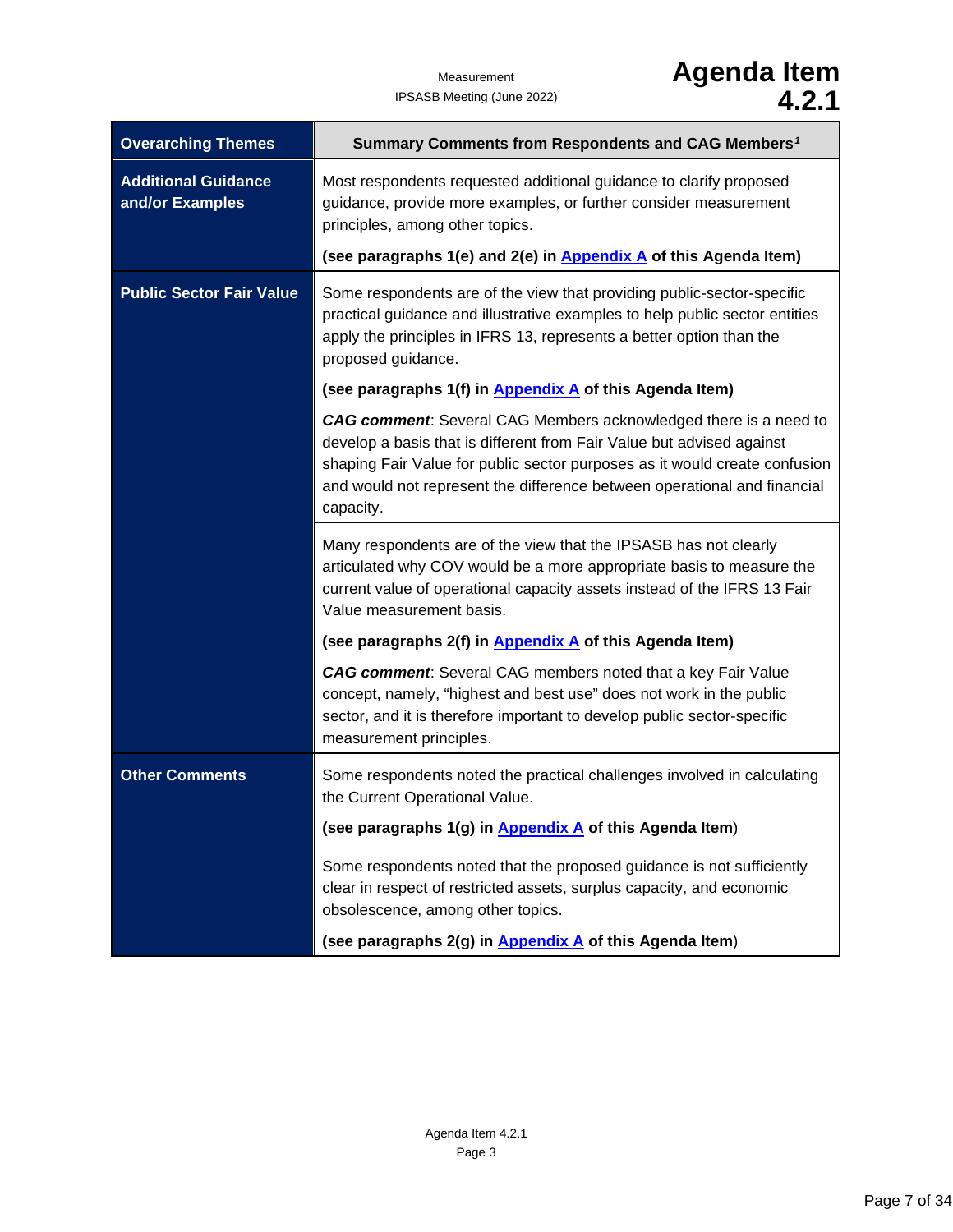### **Planned Approach**

7. The overarching themes identified in Table 2 above have been analyzed throughout this Agenda Item as follows:

| <b>Issue</b>                                  | <b>Action</b>                                                                                                                                          |
|-----------------------------------------------|--------------------------------------------------------------------------------------------------------------------------------------------------------|
| <b>Definition</b>                             | To be considered in Quarter 3 of 2022 based on the decisions<br>reached in Agenda Item 4.2.4.                                                          |
| <b>Valuation Practice</b>                     | Refer to Agenda Item 4.2.2.                                                                                                                            |
| <b>Replacement Cost</b>                       | Refer to Agenda Item 4.2.3.                                                                                                                            |
| <b>Additional Guidance</b><br>and/or Examples | Engage the Task Force to consider respondents' requests for<br>examples and propose Implementation Guidance / Illustrative<br>Examples if appropriate. |
| <b>Public Sector Fair Value</b>               | Refer to Agenda Item 4.2.3.                                                                                                                            |
| <b>Other Comments</b>                         | To be considered in Quarter 3 of 2022 based on the decisions<br>reached in Agenda Item 4.2.3.                                                          |

### **Decision Required**

8. No decision required. For information purposes only.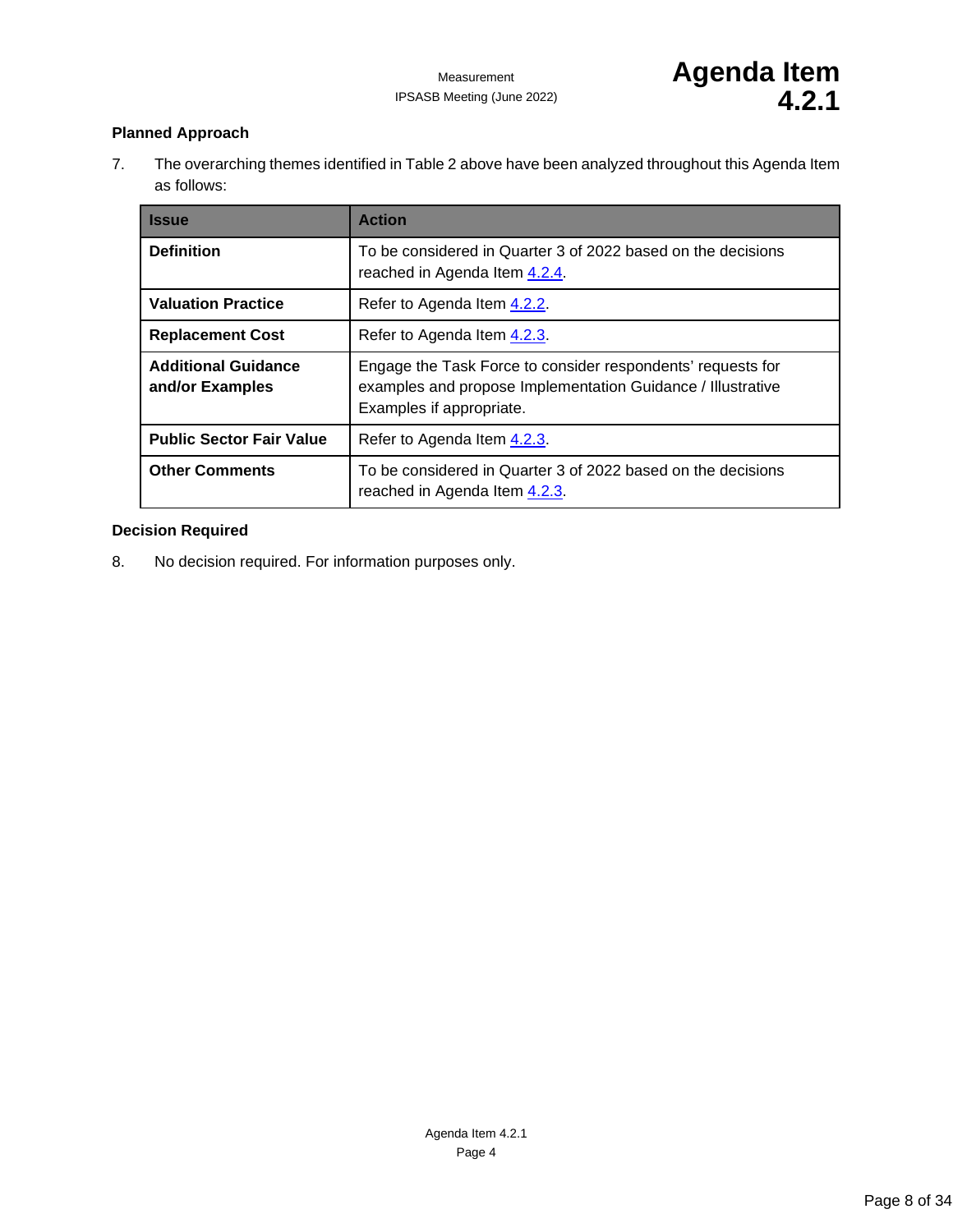### <span id="page-8-0"></span>**Appendix A: SMCs 5 and 6 – High-level themes**

- 1. Staff identified the following key themes in SMC 5:
	- (a) **General support for the definition of Current Operational Value**: 64% of respondents agreed or partially agreed with the definition of Current Operational Value. As such, staff's analysis of the comments focused on the areas where respondents indicated the need for additional considerations.
	- (b) **Definition**: Some respondents commented that the proposed definition is quite open-ended, and thus requested clarity on the terms used in the definition, and the associated guidance provided in the Appendix. They argued that the terms used were vague and could thus be interpreted differently by various stakeholders. They made the following comments:
		- (i) The term "value of an asset" is vague and could be interpreted differently by various stakeholders.
		- (ii) Appendix B1 references the term "current use of the asset by the entity". The IPSASB should clarify whether "current use" should be interpreted as the asset operating at optimal efficiency and service potential, or in a manner reflecting trends in output over time.
		- (iii) While the term "service delivery objectives" is used in the definition, "objective" is not referred to in the descriptions of other measurement bases. The IPSASB should revise the terms in order to ensure consistency between definitions. The IPSASB should consider the terms "service potential" or "operational capacity" as these terms are already used in other paragraphs in ED77. This would clarify that Current Operational Value is a measurement basis for assets and gives weight to operational capacity rather than financial capacity.
		- (iv) The term "value of an asset" needs to be clearly defined. Respondents commented that defining the value of an asset in terms of productive capacity or service potential is more forward-thinking than the Current Operational Value proposals that take the "existing assets" approach.
	- (c) **Valuation Practice**: Some respondents commented that the use of the income approach as a measurement technique is inconsistent with the intention for the Current Operational Value to be an entry value. They also raised the following concerns:
		- (i) As public sector entities often hold and use assets for their service potential (which enables an entity to achieve its objectives without necessarily generating net cash inflows), using the income technique may cause the asset to be measured at an inappropriately low amount. This will result in the reduction of the asset's value at the measurement date which may not be appropriate when the asset has higher remaining service potential.
		- (ii) Paragraph 6 of ED 77 defines entry price as "the price paid to acquire an asset … in an exchange transaction". If the sole measurement objective of Current Operational Value is to reflect an entry value of the asset, it would appear that the alternative definition proposed in paragraph AV4 of ED 77 might be better aligned to that measurement objective, because the alternative definition clearly states that Current Operational Value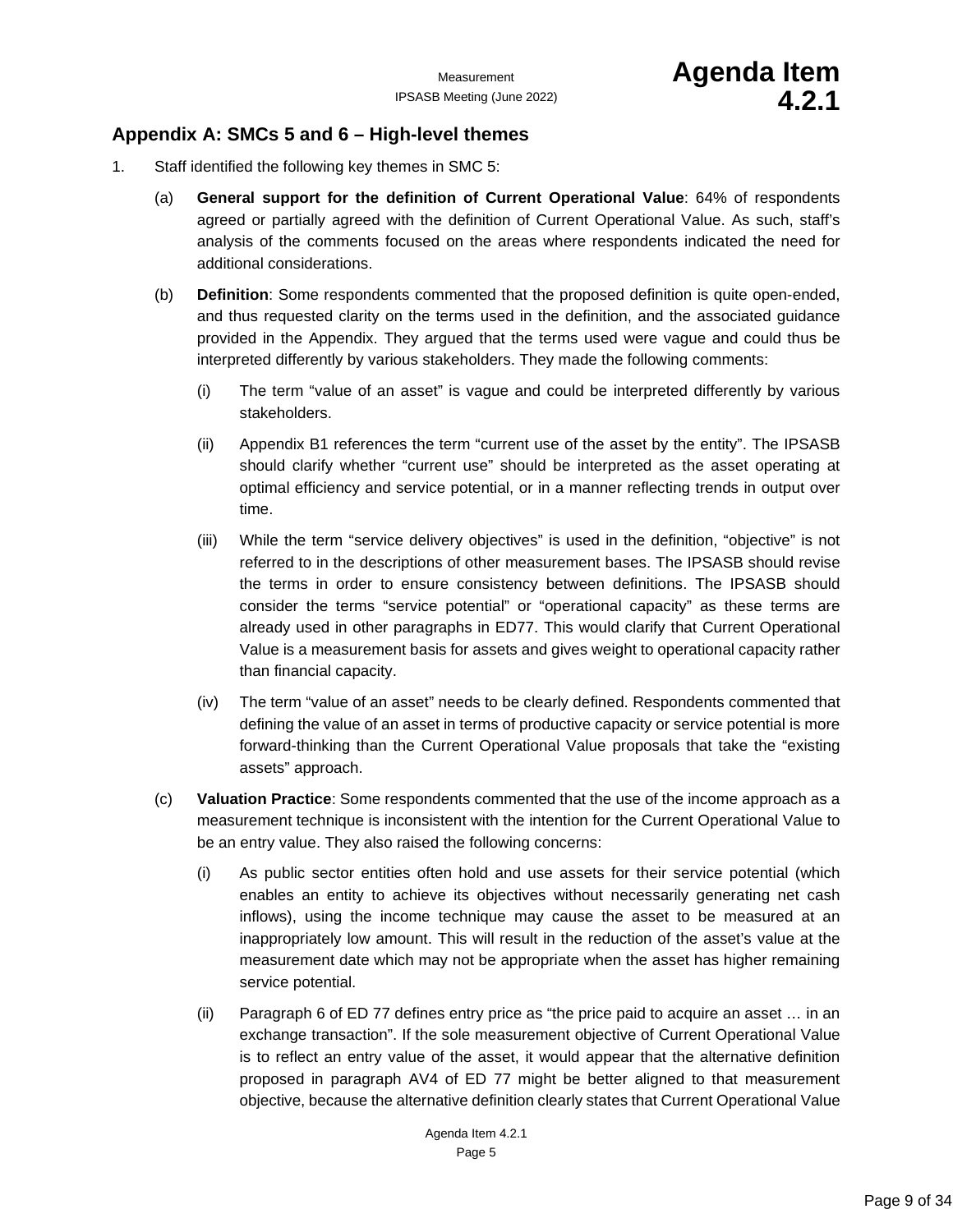is "the cost to replace the service potential embodied in an asset at the measurement date".

- (d) **Alternative Views**: Some respondents supported the Alternative Views to ED 76 and ED 77 developed by IPSASB members Mr. Todd Beardsworth and Mr. Mike Blake with regard to the definition of Current Operational Value, the use of the income approach for measuring Current Operational Value, and lack of clarity about accounting for surplus capacity under Current Operational Value. They raised the following concerns:
	- (i) The market approach and cost approach are both suitable techniques, however, an alternative technique may be missing that would attempt to calculate the cost to fulfill the same services as an asset does today. For example, an entity can purchase a fleet of garbage trucks and hire labor to collect garbage. Alternatively, an entity can have garbage collected by a third-party service. This would represent the cost to replace the service (and not the asset).
	- (ii) The replacement cost notion should not have been removed from the list of bases in the draft standard as it is a widely used measurement basis in some jurisdictions.
	- (iii) A public sector measurement basis should place emphasis on the management of the asset to achieve sustainable service delivery, as opposed to the underlying asset that delivers those services. This emphasis supports the service potential approach in the Alternative View. The Alternative View may also help with the eventual incorporation of natural assets in financial statements, as the services delivered by such assets go beyond their use to deliver specific services to individuals and entities.
- (e) **Additional Guidance and/or Examples**: Some respondents requested additional guidance to clarify proposed guidance, and provide more examples, that allow the Current Operational Value definition to be operationalized.
- (f) **Non-Applicability of Current Operational Value**: Some respondents are of the view that departing from the principles within *IFRS 13, Fair Value* will not resolve the interpretative and application issues within the public sector with respect to operational assets that are not primarily held to generate net cash inflows. They believe that interpretation and application issues within the public sector can be more effectively resolved by providing public sectorspecific practical guidance and illustrative examples to help public sector entities apply the principles in *IFRS 13, Fair Value*.
- **(g) Other Comments**: Some respondents commented that due to the complexity involved in calculating the Current Operational Value, it is not possible for this work to be the responsibility of the person in charge of the accounting area, since it is necessary to establish interdisciplinary working groups, made up of experts from different specialties.
- 2. Staff identified the following key themes in SMC 6:
	- (a) **General support for the definition of Current Operational Value**: 60% of respondents agreed or partially agreed that the proposed definition of Current Operational Value and the accompanying guidance is appropriate for public sector entities. As such, staff's analysis of the comments focused on the areas where respondents indicated the need for additional considerations.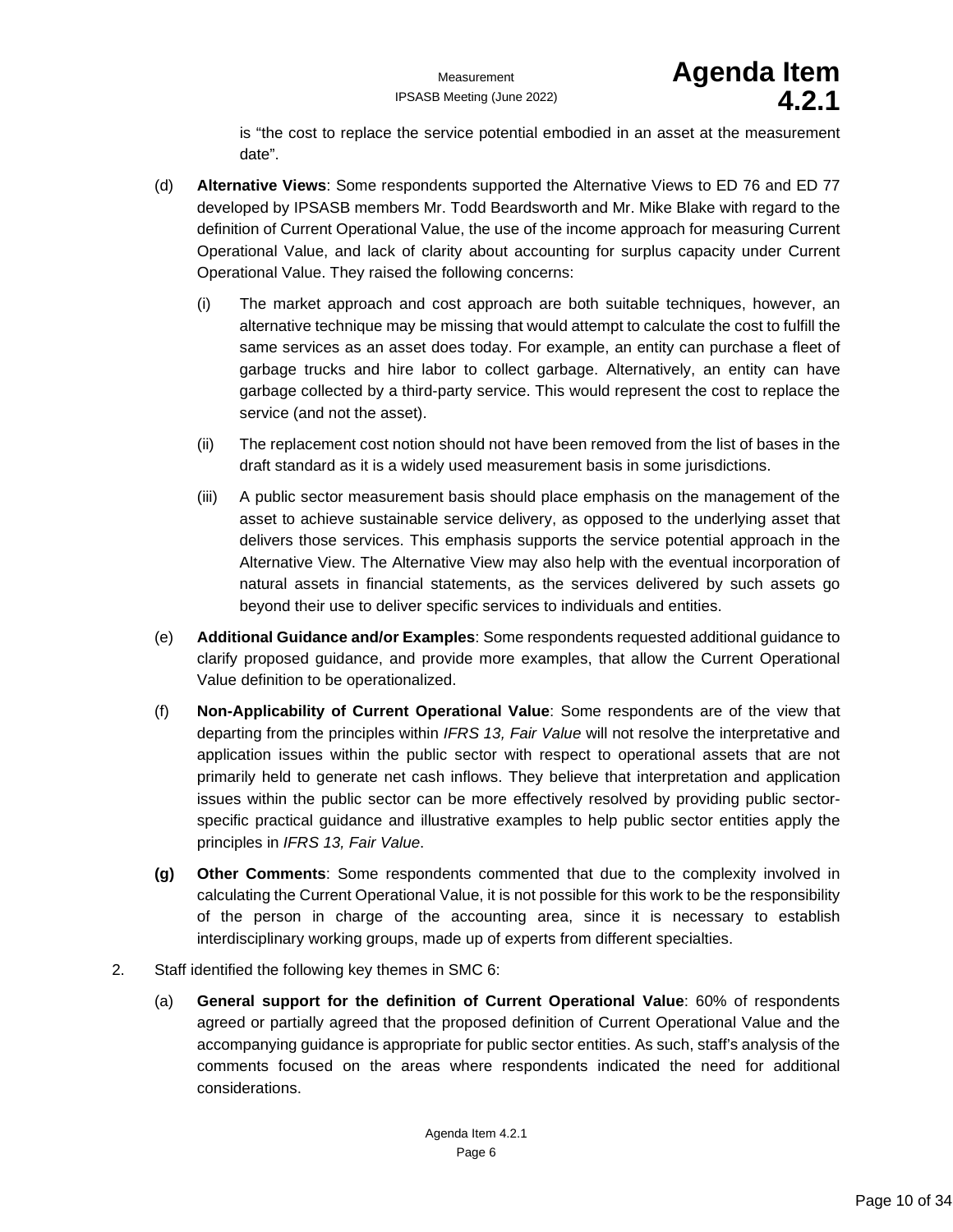- (b) **Definition:** Some respondents commented that the proposed definition is too broad and thus unclear, which increases the risk of different interpretations, and different valuations, of comparable assets used by public sector entities engaged in the same service provision.
- (c) **Valuation Practice**: Some respondents commented that the detailed calculation of Current Operational Value may be complex in practice, and additional illustrative examples should be provided.
- (d) **Alternative Views**: Some respondents supported the view that the focus should be on the cost of replacing an asset that is used for its service potential, reflecting the concept that the measure is an entry value. They made the following comments:
	- (i) The definition of Current Operational Value is unclear. For example, it is not clear what 'value' means and whether this is an entry or an exit price. This makes it difficult to determine the objective of the measurement and the measurement technique that is appropriate.
	- (ii) The definition of Current Operational Value should specifically refer to valuing the "service potential" of the asset rather than referring to the "service delivery objectives".
- (e) **Additional Guidance and/or Examples**: Most respondents requested additional guidance to clarify proposed guidance, and provide more examples, that allow the Current Operational Value definition to be operationalized. They noted that further guidance is required in the following areas:
	- (i) The costs to include when a 'part' rather than the whole asset is replaced. It is not clear to what extent these costs should be included and their impact on the value of the whole asset.
	- (ii) How to account for 'day 1' valuation differences between the transaction price and the valuation.
	- (iii) How to measure disruption costs and the likely elements that should be included. The inclusion of disruption costs is an area of significant judgment and insufficient guidance will lead to inconsistent interpretations and practice.
	- (iv) Whether the valuation of an asset held for service potential should include the 'hypothetical' costs of removal and disposal of the existing asset.
	- (v) How embedded finance costs that are separate to the reporting entity's borrowing costs should be treated.
- (f) **Non-Applicability of Current Operational Value**: Some respondents noted that they are unable to support the proposed COV as a measurement basis for the following reasons:
	- (i) The proposals in ED 77 do not clearly distinguish the differences that exist between the COV and Fair Value measurement bases. Both these bases adopt the same three measurement techniques (market, cost, and income) but the ED does not clearly set out how each of these three measurement techniques would operate under COV.
	- (ii) The measurement objectives that the COV measurement basis seeks to achieve could also be achieved by applying the cost approach in the Fair Value measurement basis.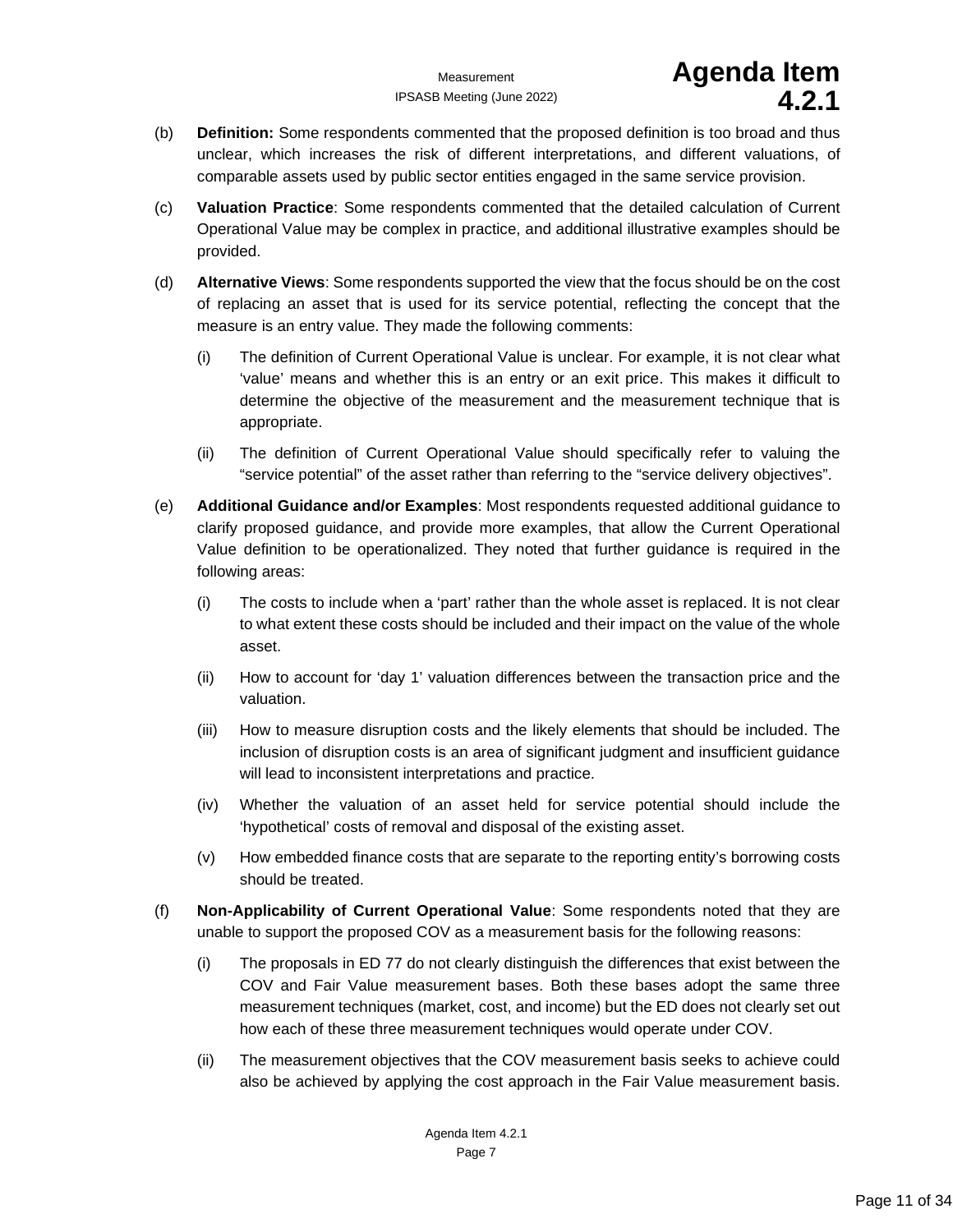Hence, they do not see the necessity for introducing a completely new basis of measurement.

- (iii) Introducing COV as a separate measurement basis would be an onerous imposition on preparers and auditors. The potential complexity of having to apply a mixture of measurement bases for the same class of assets and requiring preparers to determine which basis is more appropriate, could result in inconsistent outcomes that may result in financial statements that are less comparable.
- (g) **Other Comments**: Some respondents noted the following comments on various topics:
	- (i) Restricted Assets: Guidance should be provided in the instance where the price of an equivalent restricted asset is not obtainable in an orderly market at the measurement date. Given that such public sector assets are often very specific in nature, entities might not be able to determine the "price of an equivalent unrestricted asset, without a reduction for the restrictions".
	- (ii) Surplus Capacity and Economic Obsolescence: The IPSASB should provide a more detailed explanation of why the value of an asset used to achieve the entity's service delivery objectives requires the asset to be measured as if it is being used to full capacity.

Some respondents have noted that if an asset includes genuine surplus capacity that can be separated from the asset and the entity has made a decision to sell the surplus capacity, then the 'surplus' part of the asset should be treated as a separate unit of account and measured as an asset held for its financial capacity.

Some respondents do not believe the guidance is sufficiently clear on how a loss of utility should be treated and whether a loss of utility should be treated as surplus capacity or a reduction in the demand for services.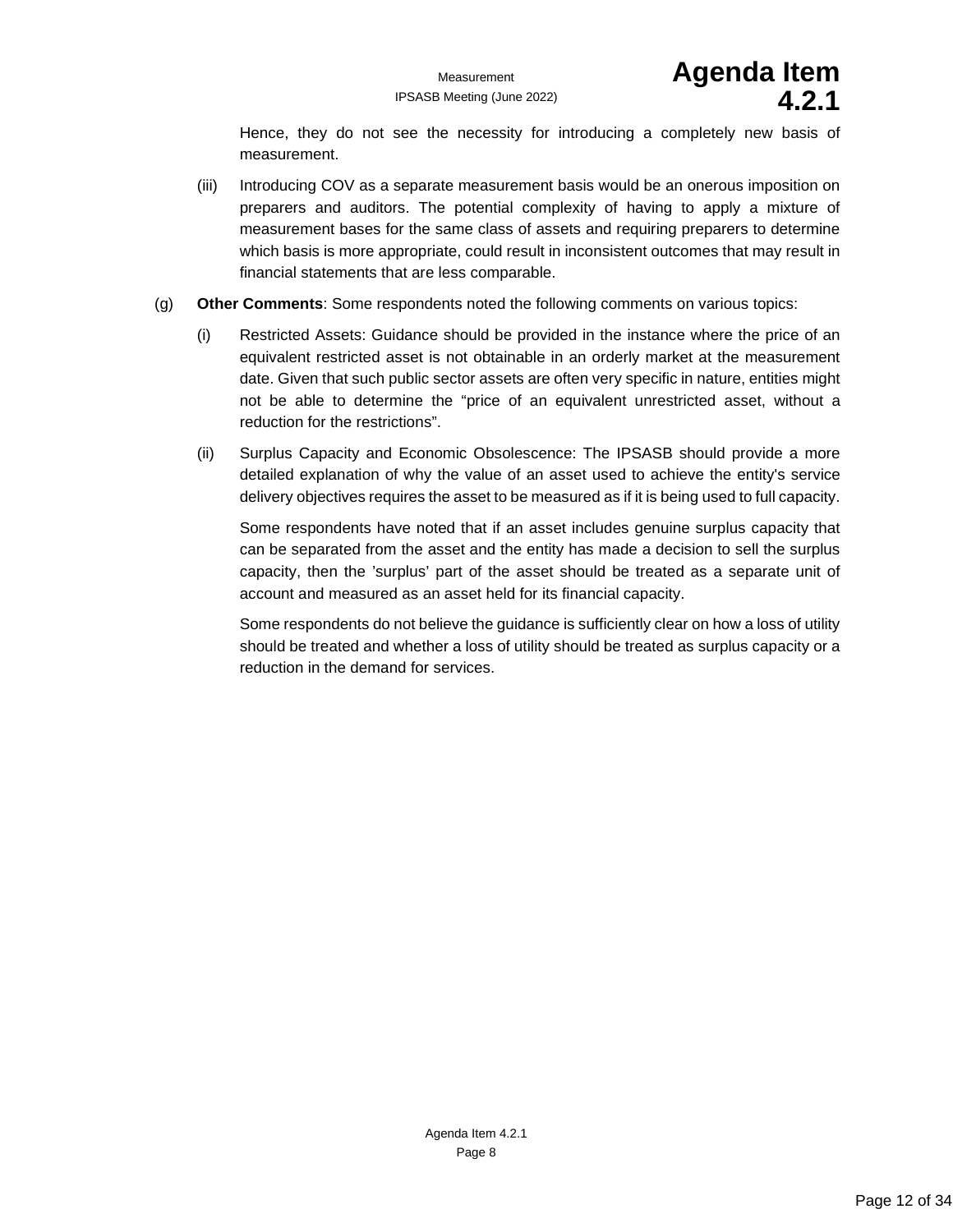### <span id="page-12-1"></span><span id="page-12-0"></span>**Measuring Assets in the Public Sector**

### **Question**

1. Does the IPSASB agree the underlying physical item (inputs) should be used as the basis for measuring assets in the public sector?

### **Recommendation**

2. Staff recommends the IPSASB retain the proposal in ED 77 that the public sector measurement basis be based on the value of the underlying physical item (inputs).

### **Background**

- 3. Respondents to the April 2019 Measurement Consultation Paper strongly supported the IPSASB's preliminary view that Fair Value is relevant and applicable in measuring some assets and liabilities in the public sector. Constituents' concerns with Fair Value related to the fact that when an item is held for its operational capacity, as is often the case in the public sector, Fair Value is difficult and inappropriate to apply because the following concepts generally are not applicable:
	- (a) Highest and best use; and
	- (b) Maximizing the use of market participant data.
- 4. While respondents agreed the Fair Value definition proposed is applicable in some circumstances (where assets are held to generate income either through use or sale), they also noted the definition is unlikely to be appropriate as a current value measurement basis in most public sector cases (where assets are held to deliver a service). Respondents expressed the view that a public-sector-specific current measurement basis is required.
- 5. When assets are held for their operational capacity in the public sector, they are held to achieve a service delivery objective. Holding an asset to meet a service delivery objective often results in an asset being held in a capacity other than that of one that satisfies its highest and best financial use (as required by a Fair Value measurement). For example, an entity may have a service delivery objective to provide medical services in a city center, when the highest and best use of the building or site might be commercial or residential development.
- 6. In response to constituents' concerns raised in the CP, the IPSASB developed a current value measurement basis unique to the public sector – Current Operational Value (COV). Given Fair Value is applied to items held for their financial capacity, COV was developed specifically for assets held for their operational capacity (for example, property, plant, and equipment).
- 7. The objective of a COV measurement is to estimate the value of a non-financial asset in achieving the entity's service delivery objectives at the measurement date.
- 8. As noted in Agenda Ite[m 4.2.1,](#page-4-1) some respondents to ED 77 noted that the proposed COV basis does not adequately capture the public sector value the asset provides (i.e., the service delivery component).
- 9. As part of the development of COV, the IPSASB considered how to reflect in the measurement practice that public sector assets are held to deliver a service objective. The IPSASB agreed to value the asset based on the inputs that comprise the asset, as opposed to the outputs provided by the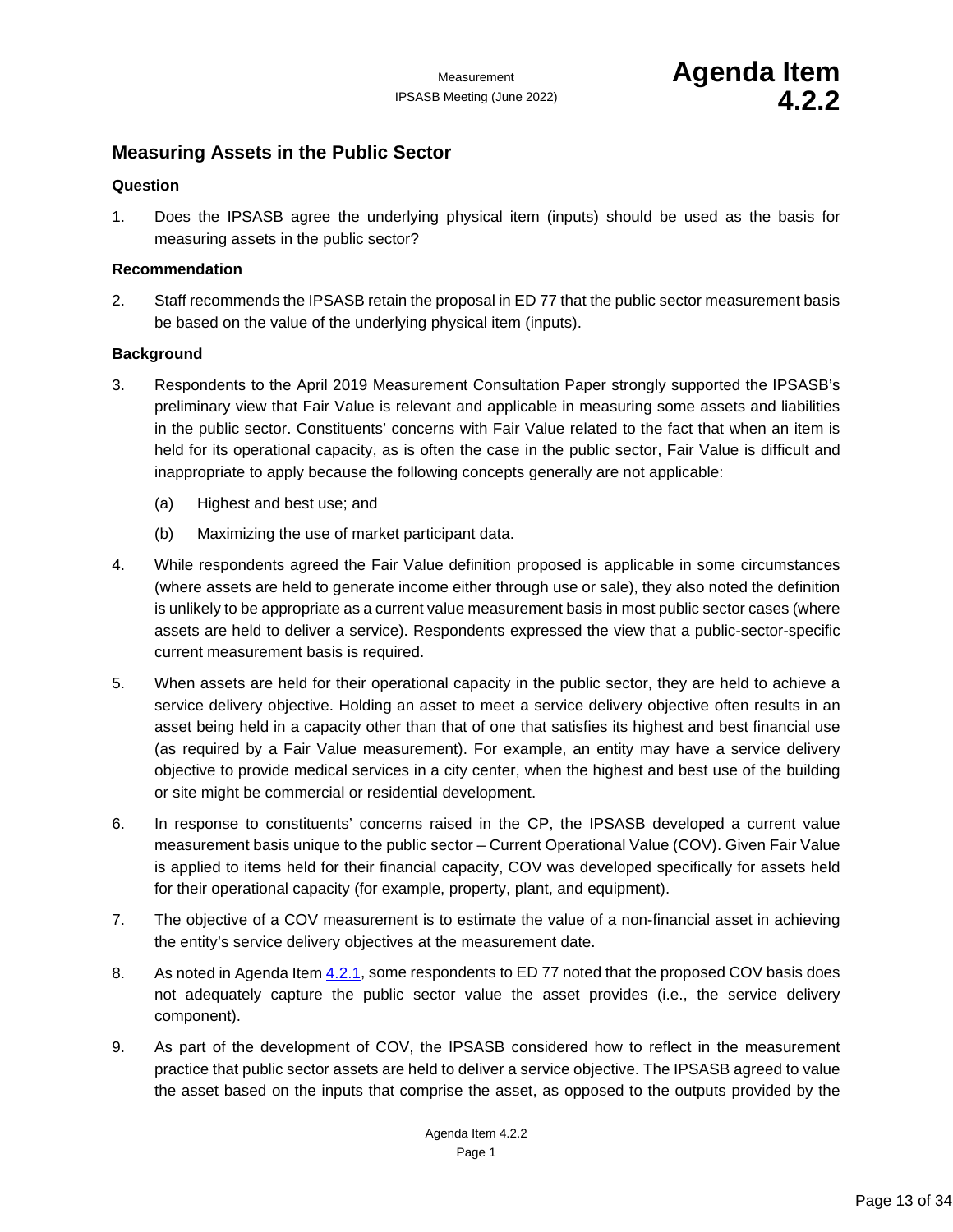asset, as this valuation would reflect the amount an entity would incur at the measurement date to replace the capacity to achieve its present service delivery objective using its existing assets.

### **Analysis**

- 10. Some respondents indicated COV does not reflect the value of the assets in the way the public sector uses them – i.e., to deliver direct services to the public, and/or to provide a wider community benefit. The community benefits may range across an economic, social, and environmental spectrum, and the quantum of benefits will often depend on the stakeholder being considered.
- 11. During the development of ED 77, the IPSASB spent considerable time discussing alternatives to capture the value of public sector assets. These discussions focused on whether to measure the service or measure the physical asset. Given this comment was raised by some respondents, staff considered it prudent to revisit the IPSASB decision to measure COV from the perspective of the asset's inputs taking into account additional views and information provided as part of stakeholder responses. In assessing respondents' comments, staff identified three lenses through which the measurement of public sector assets could be viewed:
	- (a) **Outcomes:** This lens values the asset based on the broader economic, social, and environmental benefits the item provides.
	- (b) **Outputs:** This lens values the asset based on the outputs the item is held to provide.
	- (c) **Inputs:** This lens values the asset based on the inputs that comprise the physical item.
- 12. The 'outcomes' and 'outputs' lenses are particularly relevant in the public sector where entities generally hold assets to deliver a service or provide a wider benefit.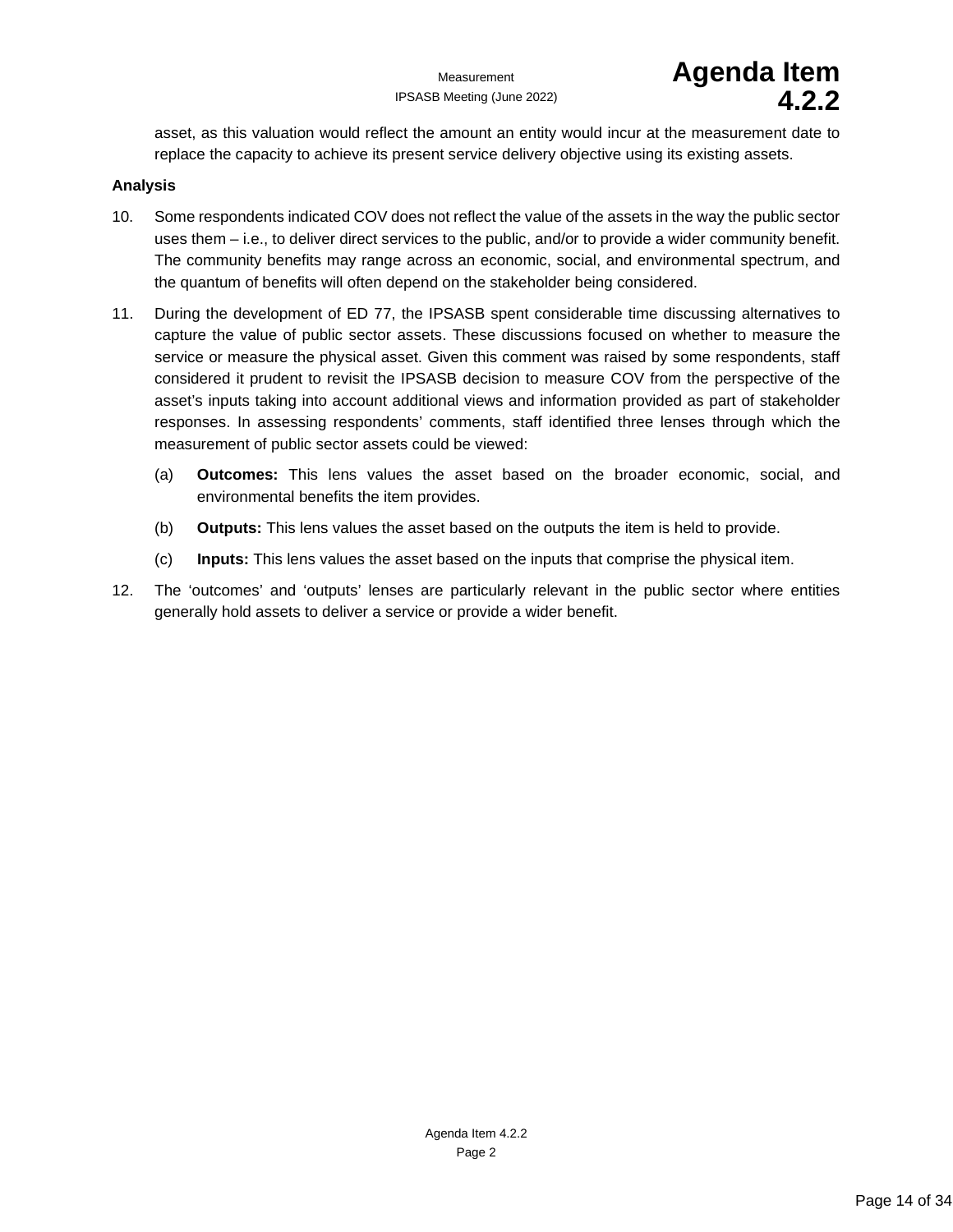[2](#page-14-0)

## Measurement **Agenda Item**<br><sup>3 Meeting (June 2022) **Agenda 4.2.2**</sup> IPSASB Meeting (June 2022) **4.2.2**

#### **Outcomes**

(i.e. the asset is valued based on the economic, social, and environmental benefits it provides to the public)

> **Outputs** (i.e. the asset is valued based on the direct services it provides to the public)

> > Inputs (i.e. the asset is valued based on the inputs that it comprises of)

13. To obtain an understanding of the diagram, consider the following example, using the development of a school by a public sector entity, as the asset:

| Lens:           | <b>Explanation:</b>                                                 | <b>School Example:</b>                                                                                                                                                                                                                                                           |
|-----------------|---------------------------------------------------------------------|----------------------------------------------------------------------------------------------------------------------------------------------------------------------------------------------------------------------------------------------------------------------------------|
| <b>Outcomes</b> | Valuation measures the indirect<br>benefits of operating the asset. | The school is measured based on<br>the value of the broader economic.<br>social, and environmental benefits<br>provided to the public.<br>This could be determined based on:<br>The amount GDP increases<br>as a result of an educated<br>society (economic benefits);<br>and/or |
|                 |                                                                     | The amount saved from<br>$\bullet$<br>decreases in homelessness.<br>crime, etc. as a result of an<br>equal and empowered society<br>(social benefits).                                                                                                                           |

<span id="page-14-0"></span><sup>&</sup>lt;sup>2</sup> The diagram has not been drawn to scale. The size of the shape is not indicative of the weighting or importance of the relevant characteristic.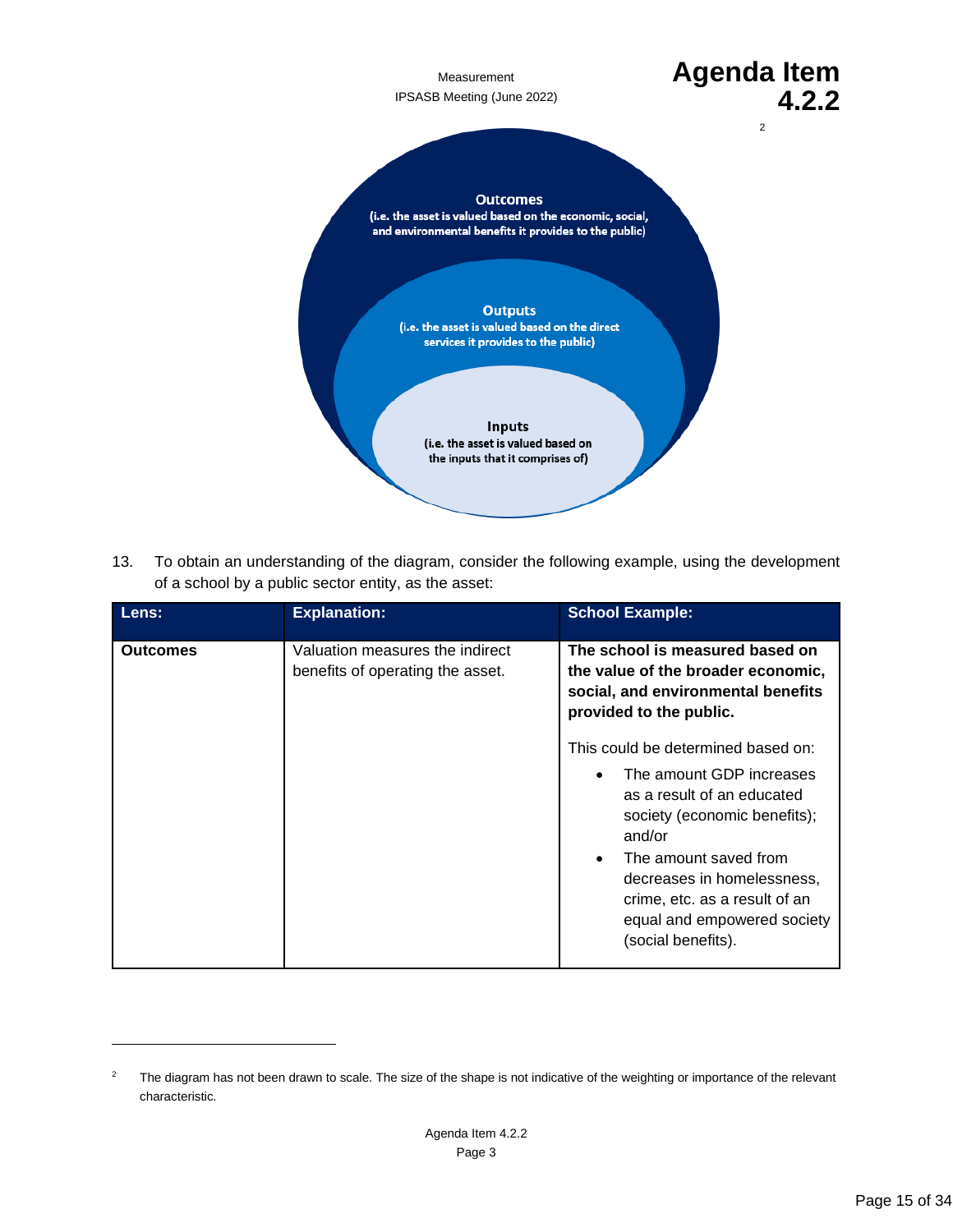| <b>Outputs</b> | Valuation measures the outputs<br>directly provided by the asset.<br>Valuation focuses on the service<br>associated with the service delivery<br>objective linked with the asset.<br>Ancillary services are excluded. | The school is measured based on<br>the value of the education<br>delivered to the public.<br>This could be determined based on:<br>The amount required to<br>$\bullet$<br>deliver the education; or<br>The amount individuals pay<br>$\bullet$<br>or would pay, to receive the<br>education. |
|----------------|-----------------------------------------------------------------------------------------------------------------------------------------------------------------------------------------------------------------------|----------------------------------------------------------------------------------------------------------------------------------------------------------------------------------------------------------------------------------------------------------------------------------------------|
| <b>Inputs</b>  | Valuation measures the inputs that<br>comprise the asset.                                                                                                                                                             | The school is measured based on<br>the value of the building.<br>This could be determined based on:<br>The amount required to<br>replace the building;<br>The amount paid to acquire<br>$\bullet$<br>the building; or<br>The amount the building<br>$\bullet$<br>could be sold for.          |

### *Outcomes*

- 14. An outcomes-based approach is the broadest measurement approach available. It places the emphasis of the valuation on the management of the asset to achieve the desired economic, social, and environmental benefits for a broader group of users than merely the direct users of the services.
- 15. For example, a school has numerous economic and social benefits that are not captured under the existing measurement bases. The "outcomes" approach considers benefits such as:
	- Reduction of poverty, crime, gender-based violence, and homelessness as a result of an educated society;
	- Increased economic growth as a result of higher salary earners;
	- An equal and empowered society;
	- Good citizenship and civic involvement;
	- Healthier lifestyles;
	- Better career prospects; and/or
	- Attracting homebuyers and increasing property values around the school.
- 16. Staff have noted that an outcomes-based approach to valuation ties in with the issues being considered by the International Valuation Standards Council (IVSC), with respect to defining and estimating 'social value'. The concept of 'social value' is an area of growing government, public and commercial interest. The IVSC have noted that social value can be confusing for a valuer because the traditional theories of value are being challenged. This requires the valuer to think deeply about the concept of social value, and importantly what the value of these assets and benefits are to both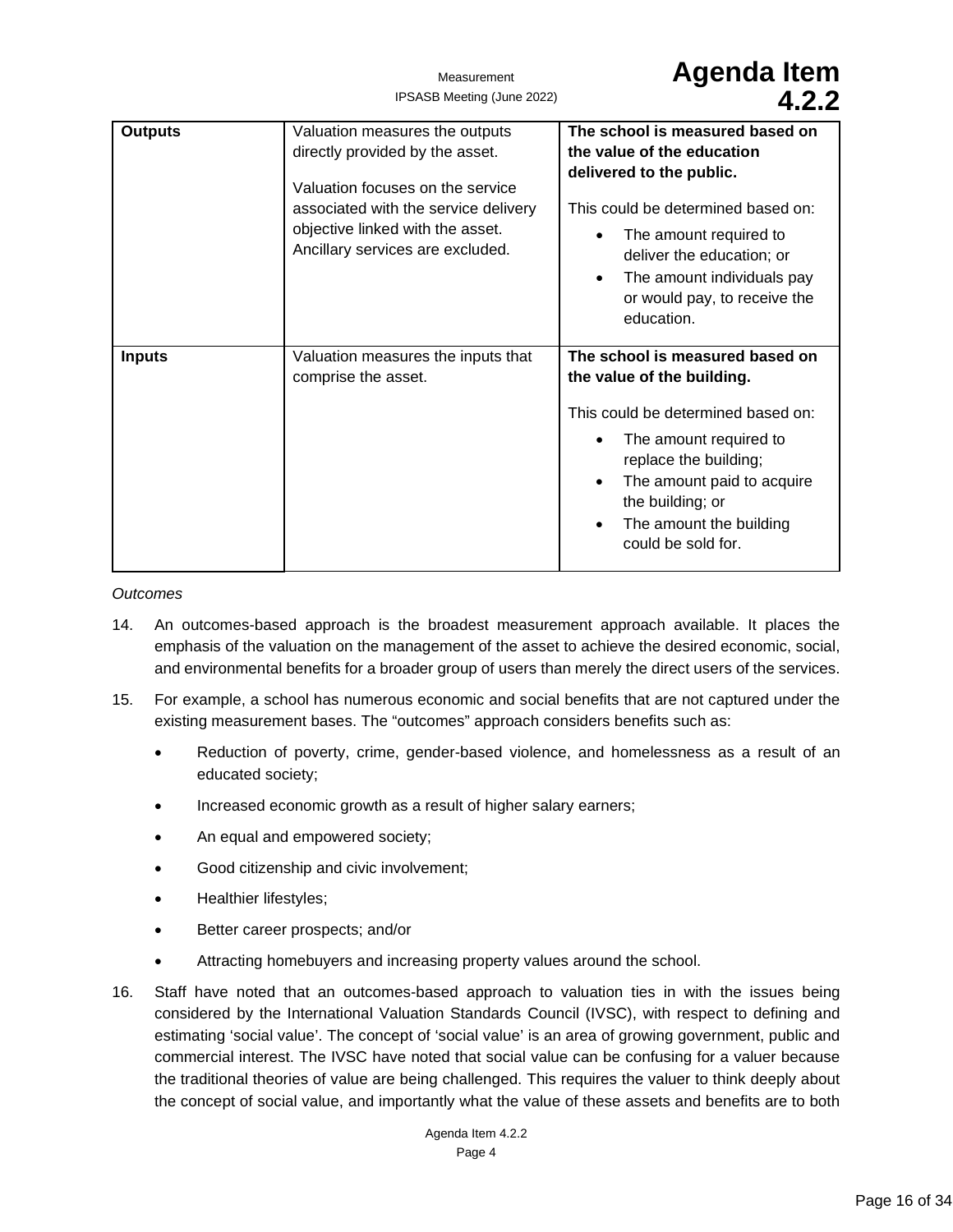## Measurement **Agenda Item d** 2 2

the owners and wider stakeholder groups (i.e., the public). However, valuers and accountants are not able to define and reliably estimate social value with the degree of certainty required for financial reporting. Pursuing valuations using this lens would result in the asset recognition criteria not being satisfied because an 'outcomes' lens would result in too much uncertainty.

17. The concept of economic, social, and environmental value is in its infancy in many jurisdictions, and as such is prone to challenges as the practice develops. In assessing the feasibility of the development of an appropriate public sector measurement basis that takes a holistic approach to value a public sector asset by measuring its economic, social, and environmental benefits to the wider community, staff is of the view, that an 'outcomes lens' is beyond the scope of the project.

### *Outputs*

- 18. Since it is not feasible to develop a measurement basis to value assets using an outcomes-based approach, then the next question is whether it is appropriate to measure a public sector asset by considering the outputs associated with the service delivery objectives for which the asset is held. Valuing the outputs, i.e., the services the asset delivers to the public, focuses measurement on why public sector assets are held, to deliver services, which is the fundamental difference between the public and private sector assets. Respondents to the CP and SMCs 5 and 6, noted that a public sector measurement basis should take into consideration the differences between the public and private sectors.
- 19. An example of measurement focusing on the asset 'outputs' would focus on the service associated with the service delivery objective associated with the asset. Using a school as an example, the school could be measured based on the value of the education delivered to the public. This could be determined based on:
	- (a) The amount required to deliver the education; or
	- (b) The amount individuals pay or would pay, to receive the education.
- 20. However, an outputs-based measurement is inconsistent with how all other non-financial assets are measured in IPSAS financial statements. Financial statement measurement currently focuses on the physical value of the asset, i.e., the inputs, rather than the value of the services they deliver. Valuing the asset based on the services provided is not well-established, and similar to an 'outcomes'-based approach, an 'outputs-based' approach would result in the asset recognition criteria not being satisfied because there is no well-established method to value the service provided by an asset in a relevant and reliable way.
- 21. The IPSASB previously rejected the idea of measuring public sector assets based on the value of services they provide during the development of the COV concept in the ED because recognizing the value of the service the asset provides is inconsistent with how all other non-financial assets are measured on the balance sheet.

### *Inputs*

- 22. Where the outputs and outcomes-based approaches present challenges, the inputs-based approach presents solutions:
	- (a) **Consistent with IPSAS principles**. Non-financial asset measurement throughout the IPSAS suite of standards is based on the value of the physical item (inputs). This is because the value of the item presented in the financial statements must fairly reflect the cost of service,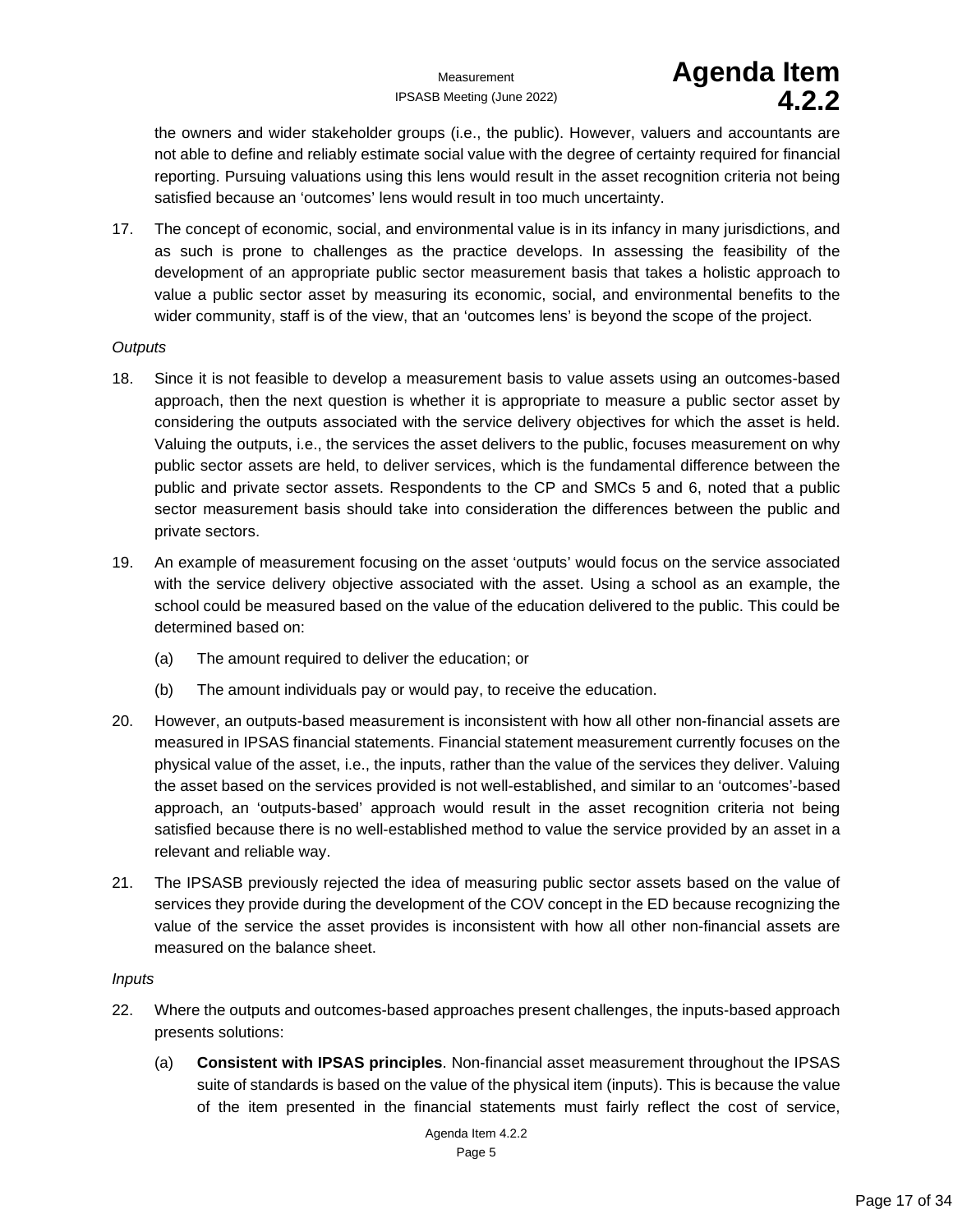# Measurement **Agenda Item**<br><sup>8</sup> Meeting (June 2022) **Agenda 12 2**

operational capacity, and the financial capacity of the entity in a manner that is useful in holding the entity to account, and for decision-making purposes (Chapter 7.2 of IPSASB Conceptual Framework). Measurement focusing on the physical item, while held for service delivery, offers a reliable and consistent measurement that is useful to financial statement users. Outputs and outcomes-based approaches are forward-looking, lending themselves to extreme measurement uncertainty as they value an asset based on the value of the future services it could deliver. This is inconsistent with the purpose of financial statements which offer a financial snapshot of an entity at a point in time - this information is historical in nature.

- (b) **Well established**. Given that inputs-based measurements are applied throughout IPSAS, measurement bases from which core principles can be used to develop a public sector measurement basis and measurement techniques that can be used to estimate a public sector measurement basis are well established. The familiarity IPSAS users have with an inputsbased measurement ideology will enhance the consistency and reliability of measurement.
- (c) **Consistent with ED 77 principles**. An inputs-based measurement was proposed in ED 77. While some respondents encouraged the IPSASB to focus the public sector measurement basis on the public / private sector difference, the majority, approximately two-thirds, of respondents supported the principles proposed.
- 23. While some respondents encouraged the IPSASB to focus the public sector measurement basis on the public / private sector difference, as noted above, they supported the principles proposed. The additional views provided by respondents allow the IPSASB to evaluate the measurement lens from a different perspective than when the principles in the ED were established (the development of the ED focused on whether measurement should focus on the physical asset, or the service provided).
- 24. Furthermore, while the IPSASB agreed that the difference between the private and public sectors results in the need for a public sector measurement basis, the public sector difference does not warrant a move away from the inputs-based lens which is applied throughout IFRS and IPSAS.

### **Recommendation**

25. Staff recommends the IPSASB retain the proposal in ED 77 that the public sector measurement basis be based on the value of the underlying physical item (inputs).

### **Decision Required**

26. Does the IPSASB agree with Staff's recommendation?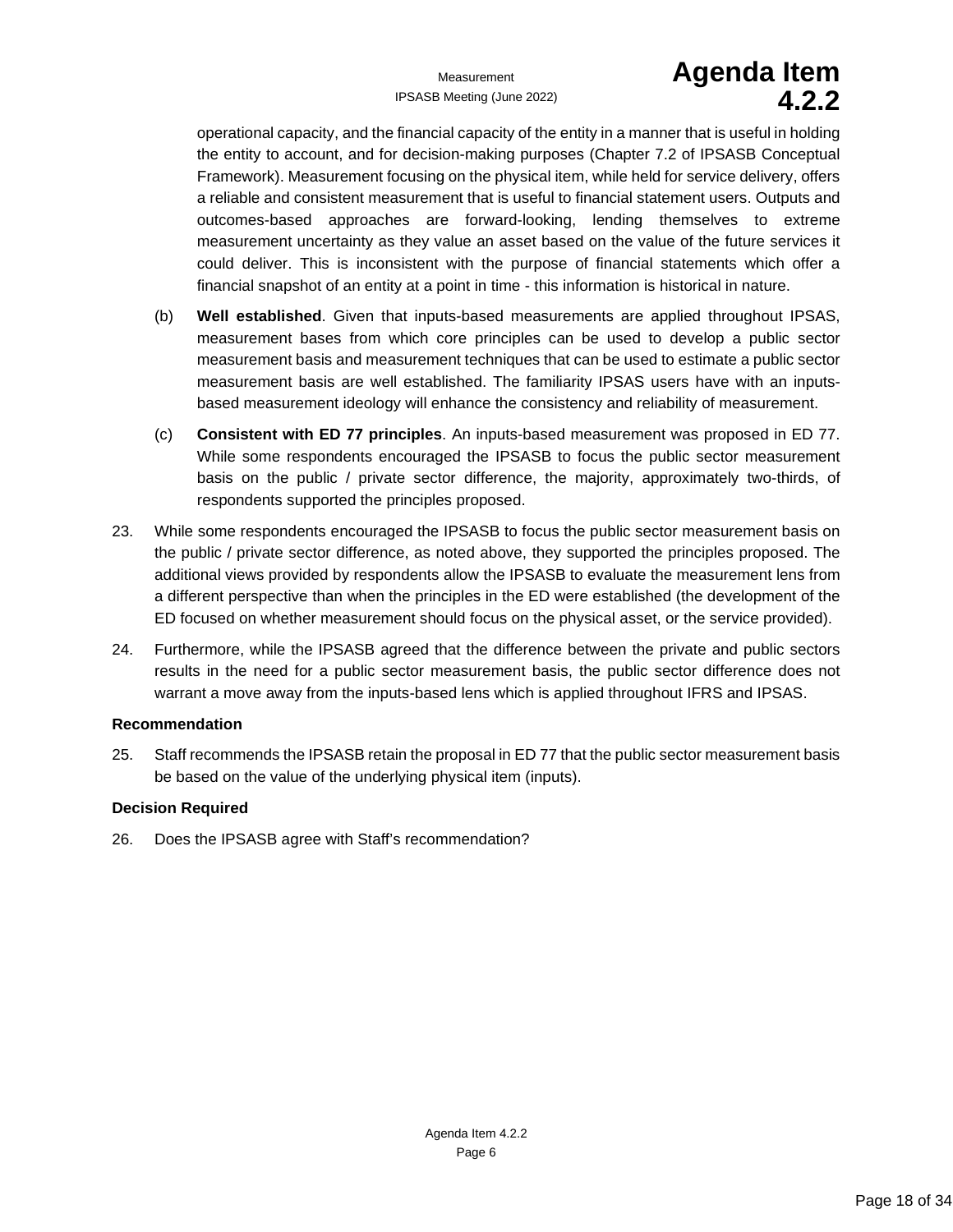### <span id="page-18-1"></span><span id="page-18-0"></span>**Continue with Current Operational Value Principles**

### **Question**

1. Does the IPSASB agree with Staff's recommendation to move forward with Current Operational Value (COV) proposed in ED 77?

### **Recommendation**

2. Staff recommends that the IPSASB move forward with the COV proposals in ED 77.

### **Background**

- 3. Approximately two-thirds of respondents to Specific Matters for Comment (SMCs) 5 and 6 supported the COV principles proposed in ED 77. Respondents that recommended the IPSASB depart from the principles proposed two alternatives for the IPSASB's consideration:
	- (a) **Public sectorize fair value.** Focus resources on adapting Fair Value for application in the public sector (for example, how is the concept of 'highest and best use' applied in the public sector); or
	- (b) **Use replacement cost**: Use replacement cost to measure assets held for their operational capacity. These respondents suggested replacement cost may be a more appropriate measurement approach, as it is the cost of replacing the same service potential.

### **Analysis**

#### *Public Sectorize Fair Value*

- 4. Some respondents recommended the IPSASB take the IFRS 13, *Fair Value* principles developed for the private sector and adapt them for the public sector context. Respondents were of the view a public sector Fair Value measurement would provide relevant valuation information for assets held for their service capacity.
- 5. Respondents that suggested replacing COV with FV suggested two alternatives:
	- (a) **Fair Value can be applied throughout IPSAS.** IFRS 13, *Fair Value* can be applied to all assets held in the public sector. Respondents supporting this view focused on the versatility of a Fair Value measurement and its strong track record in the private sector. Respondents disagreed Fair Value could not be applied to assets held for their operating capacity. These respondents noted that it may be difficult to measure assets held for their operating capacity, at fair value, however, it was nonetheless feasible.

**Staff response.** When the decision was made to develop a public sector measurement basis, the IPSASB did so because they concluded a Fair Value measurement would not provide useful information when Fair Value was used to value assets held for their operational capacity. Valuing an asset held for its operating capacity at its highest and best use will often provide a value that does not reflect the value of the asset in its current use to the public. The IPSASB never concluded it was impossible to determine a fair value measure for public sector assets, but rather the information was not useful when applied to assets held for their financial capacity. This view was strongly supported by respondents to both the CP and ED. Respondents indicated Fair Value was applicable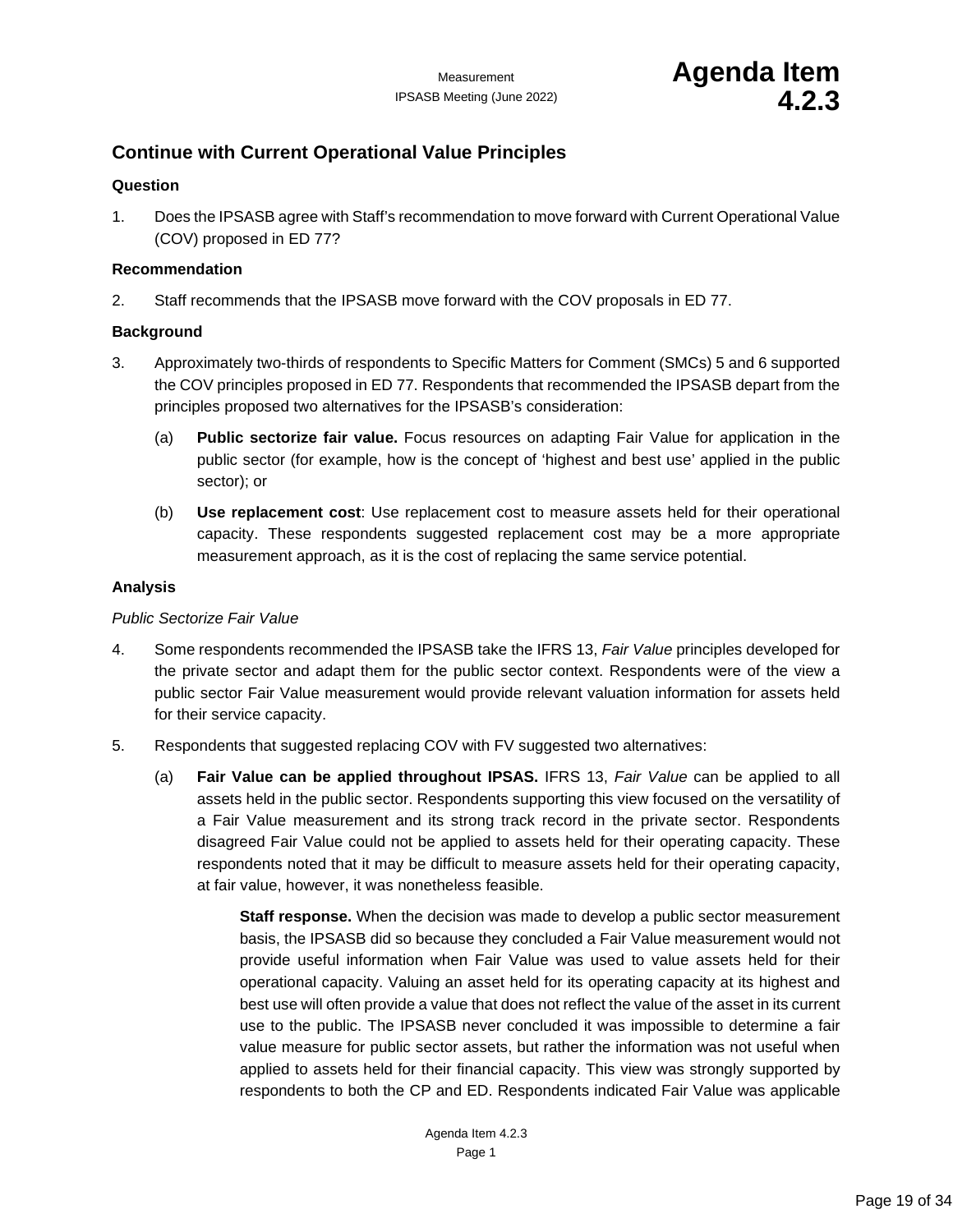for assets held for their financial capacity, but not for assets held for their operating capacity.

(b) **Fair Value should be adapted for the public sector.** Guidance in the Fair Value appendix should be adapted to reflect the unique characteristics of public sector assets. For example, guidance should be developed to assist entities in better understanding how the 'highest and best use' and 'market participants' concepts should be applied in the public sector context.

> **Staff response.** The IPSASB agreed, most recently in March 2022 that the Fair Value principles developed in *IPSAS, Measurement*, should be aligned with those in *IFRS 13, Fair Value*. This decision was exposed in the CP and ED and was supported by more than 90% of ED respondents. The IPSASB agreed to align with IFRS 13 Fair Value because:

- It is applicable to financial statement items that are the same between the public and private sector (for example, assets held for their financial capacity). Respondents strongly agreed; and
- Where there is no transactional difference between the public and private sector, and the private sector guidance is applicable in the public sector, the IPSASB will align with IFRS where appropriate. This was the case for Fair Value as the IFRS 13 definition was already being applied in several IFRS-aligned standards (IPSAS 41, *Financial Instruments* for example).

### *Use replacement cost*

6. Some respondents to the ED recommended replacing the COV proposals with replacement cost concepts. Under this view, replacement cost is the service potential embodied in the asset used to achieve an entity´s service delivery objectives. Respondents proposed users are interested in the operating capacity of the public sector to provide public benefits and the cost of replacing that capacity if the entity was deprived of it.

> **Staff response.** In developing the ED, the IPSASB agreed replacement cost was a measurement technique that could be used to estimate a measurement basis. It was not a measurement basis in its own right. The IPSASB reached this view after respondents to the CP rejected the preliminary view that replacement cost was a measurement basis. Respondents noted there were inconsistencies in the IPSASB's CP views since replacement cost was proposed as a measurement basis and a measurement technique (the measurement technique supported the Fair Value measurement). Since respondents to the CP strongly supported aligning Fair Value with IFRS, the IPSASB decided departure from IFRS Fair Value was not in the public interest and concluded replacement cost should remain a measurement technique (this is consistent with how replacement cost is applied in the IPSAS suite of standards – it is applied to estimate Fair Value).<sup>[3](#page-19-0)</sup> Respondents to the ED strongly supported alignment with Fair Value again in response to ED 77.

<span id="page-19-0"></span><sup>&</sup>lt;sup>3</sup> Replacement cost is used in two IPSAS. Once in IPSAS 17 and once in IPSAS 33. In both circumstances replacement cost is used to estimate Fair Value.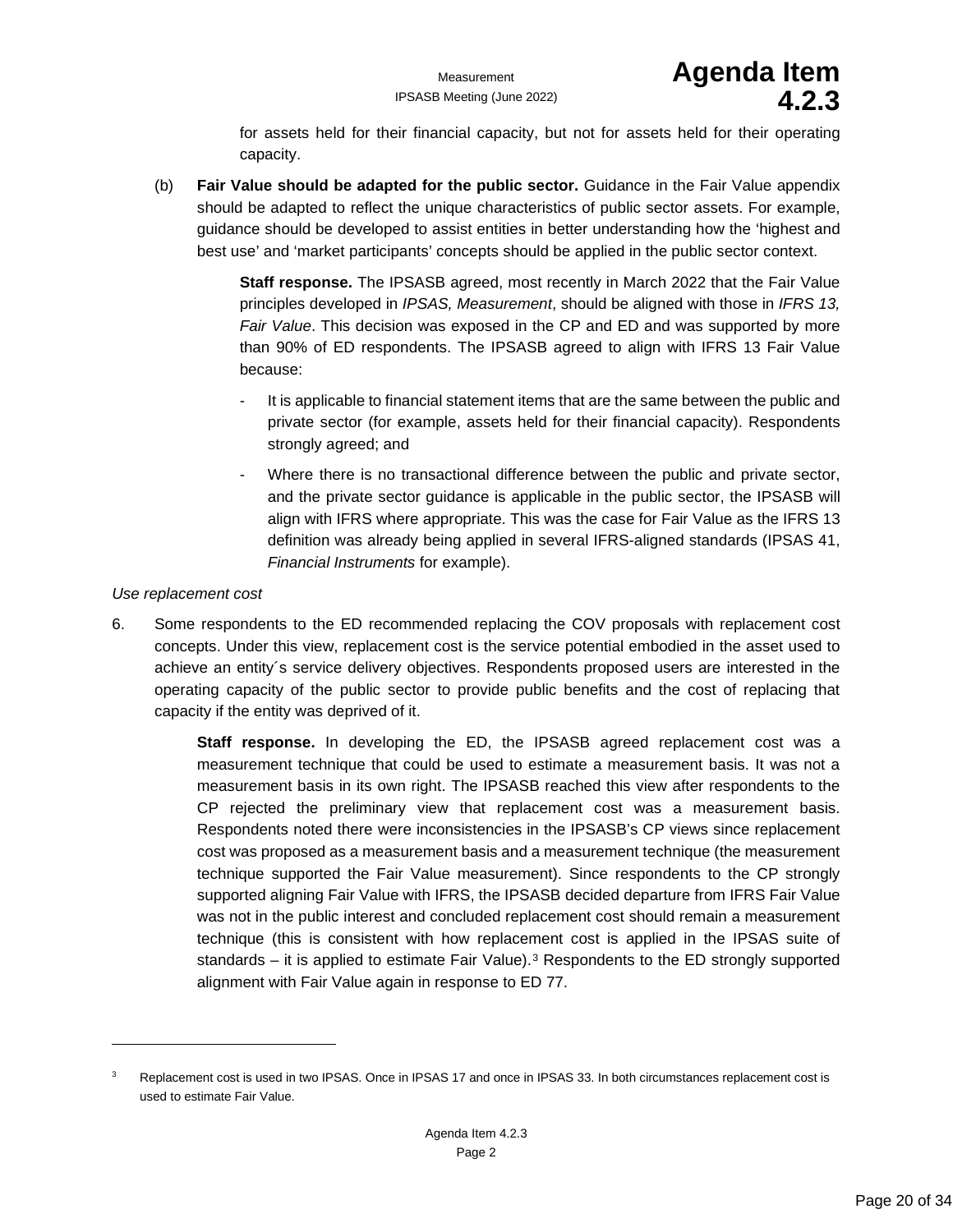IPSASB Meeting (June 2022) **4.2.3**

# Measurement **Agenda Item**<br><sup>3 Meeting (June 2022) **Agenda 4.2.3**</sup>

- 7. Based on staff's analysis, respondents that proposed to **public sectorize fair value** or to **use replacement cost** did not present information the IPSASB had not previously considered, nor did they identify a public sector-specific issue or challenges when applying the COV principles.
- 8. Furthermore, the COV principles were supported by two-thirds of respondents. These respondents supported the IPSASB's efforts to address measuring assets held for their operational capacity, however, believed that more clarity to make the principles more digestible would be a significant benefit to users of the guidance and would enhance consistency in practice.

### **Recommendation**

9. Staff recommends that the IPSASB move forward with the COV proposals in ED 77.

### **Decision Required**

10. Does the IPSASB agree with Staff's recommendation?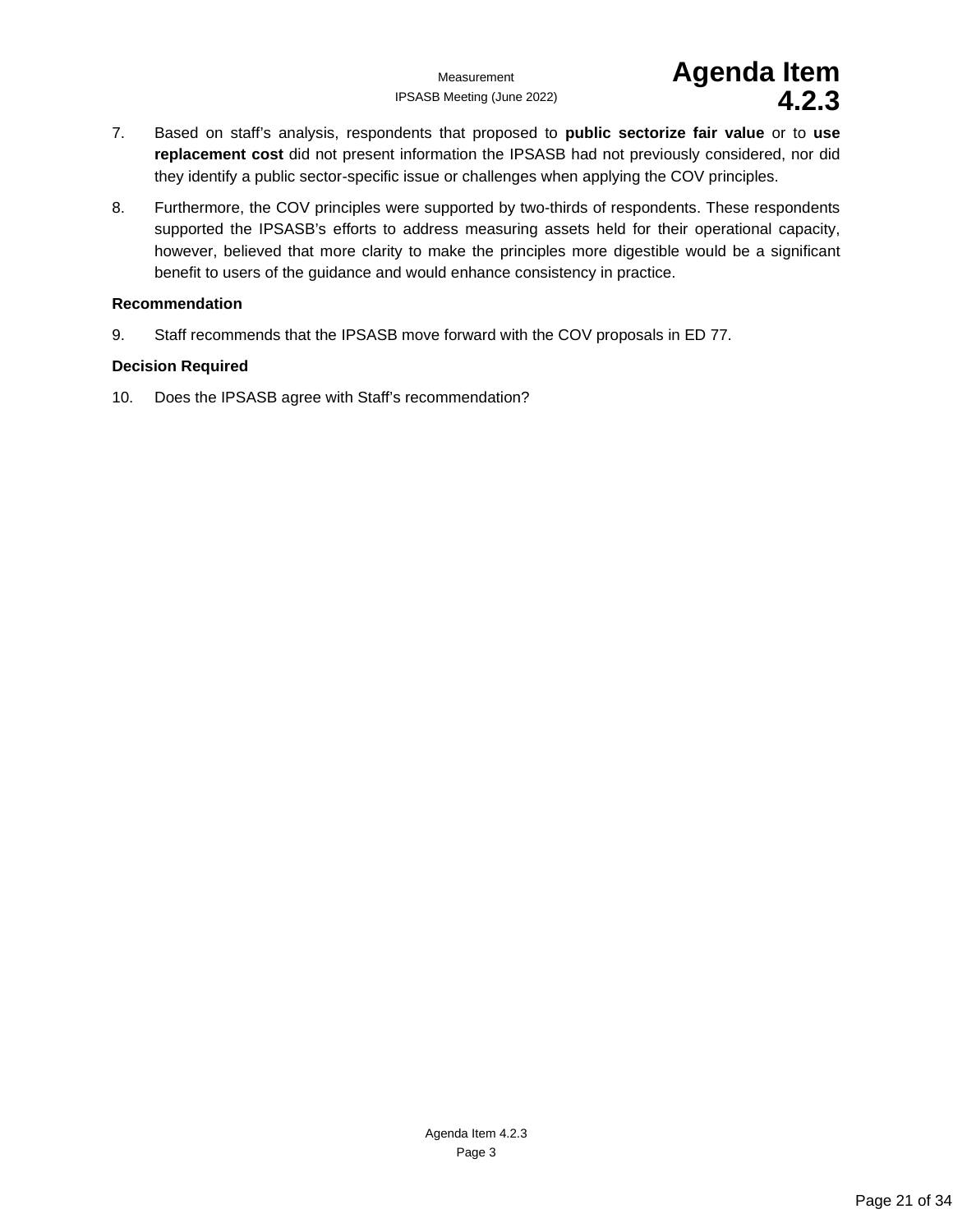### <span id="page-21-1"></span><span id="page-21-0"></span>**Core Principles of a Public Sector Measurement Basis**

### **Question**

1. Does the IPSASB agree with retaining and clarifying the core principles that underpin the public sector measurement basis set out in this Agenda Item?

### **Recommendation**

- 2. Staff recommends:
	- (a) Retaining the core Current Operational Value (COV) principles proposed in ED 77; and
	- (b) Clarifying the core principles so they are better understood and implemented by stakeholders.

### **Background**

- 3. As part of the development of ED 77, the IPSASB addressed key concerns raised in response to the Measurement Consultation Paper (CP) by developing a public-sector-specific measurement basis.
- 4. This public sector measurement basis, COV, was developed to address a key difference between the public and private sectors:
	- (a) Assets in the public sector are generally held to deliver services (operational capacity), while assets in the private sector are generally held for their ability to generate profits (financial capacity).
- 5. The IPSASB agreed that a measurement basis unique to the public sector was required because using existing measurement bases developed for the private sector, specifically Fair Value (FV), did not provide users of public sector financial information with an asset value that was relevant for decision making purpose when the asset was held for its operational capacity[4](#page-21-2).
- 6. Respondents, to both the CP and the ED, strongly supported including Fair Value, aligned with IFRS 13, in the [draft] IPSAS [X], *Measurement*. These respondents agreed with the IPSASB that when items are held for their financial capacity, Fair Value provided relevant information for users to make decisions. However, these respondents also indicated that Fair Value was not appropriate in most public sector circumstances because Fair Value requires an asset to be measured at its highest and best use. Since holding assets for their highest and best use is often not the case in the public sector, where assets are held for the delivery of services, respondents indicated that a FV measure did not reflect the value of the asset to the public sector entity, and therefore did not provide a financial statement user with relevant information.
- 7. The IPSASB developed the core principles of COV to address the 'highest and best use' issue identified by respondents to the Measurement CP. These principles set a 'current value' measurement context to respond to the constituents' view that a current value measure is necessary to give public sector entities an alternative to the financial-capacity-focused Fair Value measurement.

<span id="page-21-2"></span><sup>&</sup>lt;sup>4</sup> The decision to develop a public sector measurement basis was not made because FV could not be applied in all circumstances, it can, only that FV did not provide the most relevant information when applied to assets held for their operational capacity. Respondents agreed and also strongly supported the applicability of FV in the public sector when circumstances are appropriate (i.e., items are held for their financial capacity).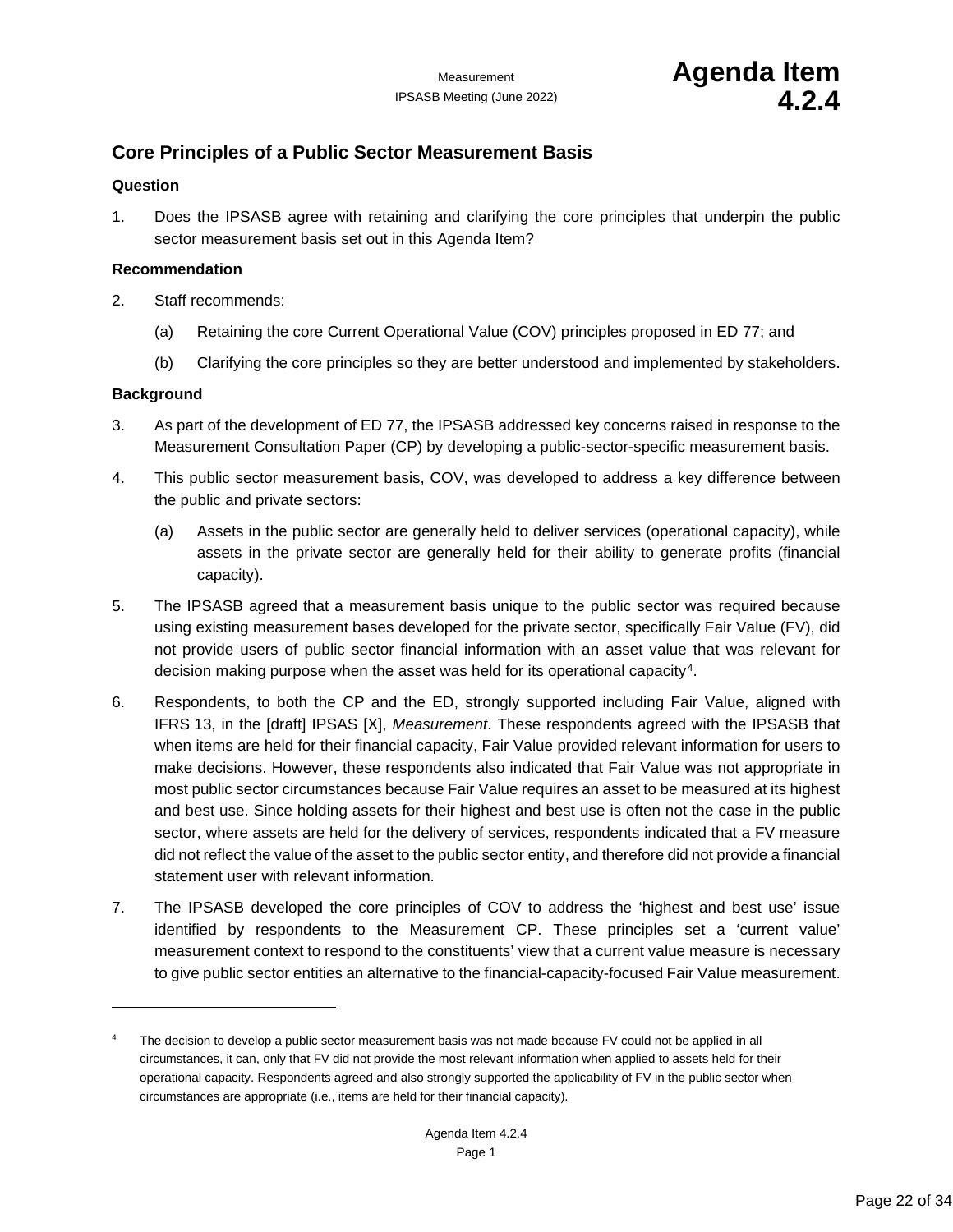- 8. ED 77, proposed that the following core principles are necessary for a measurement basis that provides relevant information for assets held in the public sector for their service capacity:
	- (a) **Existing Asset.** COV is an asset-specific measurement basis. The focus of the measurement basis is the existing asset held for its service capacity. This approach considers an asset that is presently available, or in operation, rather than the acquisition, development, or construction of an asset that is planned for the future.
	- (b) **Existing Use.** An asset supports an entity in achieving its service delivery objectives in its existing use. Existing use is the current way an asset or group of assets is used. Existing use generally reflects the policy objectives of the entity operating the asset. Measuring the existing use of an asset disregards potential alternative uses and any other characteristics of the asset that could maximize its market value. This approach reflects the economic position of the entity, rather than the position prevailing in a hypothetical market.
	- (c) **Existing Location.** An entity is usually required to provide services to a particular set of stakeholders in a particular location. The IPSASB agreed the entity should continue to meet its service delivery objectives from the same location in which the asset is currently situated or used. This is because while it may be possible to deliver the service from another location, it is unlikely to be in the public interest, given that the location where the asset is currently situated, was selected for service delivery needs.

In some circumstances, it might be possible to effectively deliver the required services from a different location, but this would be a separate, future policy decision that should not be taken into consideration when measuring the asset.

### **Analysis**

- 9. Review of the responses to ED 77, specifically SMC 5 and SMC 6, showed that there was strong support for moving forward with the public sector measurement basis and more importantly, moving forward with the COV principles proposed in ED 77. Two-thirds of respondents either:
	- (a) Supported the principles proposed; or
	- (b) Recommended building on the principles proposed.
- 10. Those respondents that supported the principles, or supported building on the principles both indicated, that while they were encouraged with the steps taken by the IPSASB in developing a public sector measurement basis, more work was needed to make the principles clear, so that they were easy to apply consistently across the public sector. Some examples of further requests for clarity relate to:
	- (a) Clarifying the terms used in the definition of COV;
	- (b) Clarifying the conceptual difference between COV and FV;
	- (c) Clarifying the conceptual difference between COV and replacement cost; and
	- (d) Clarifying the conceptual difference between COV and the cost approach in the FV measurement basis.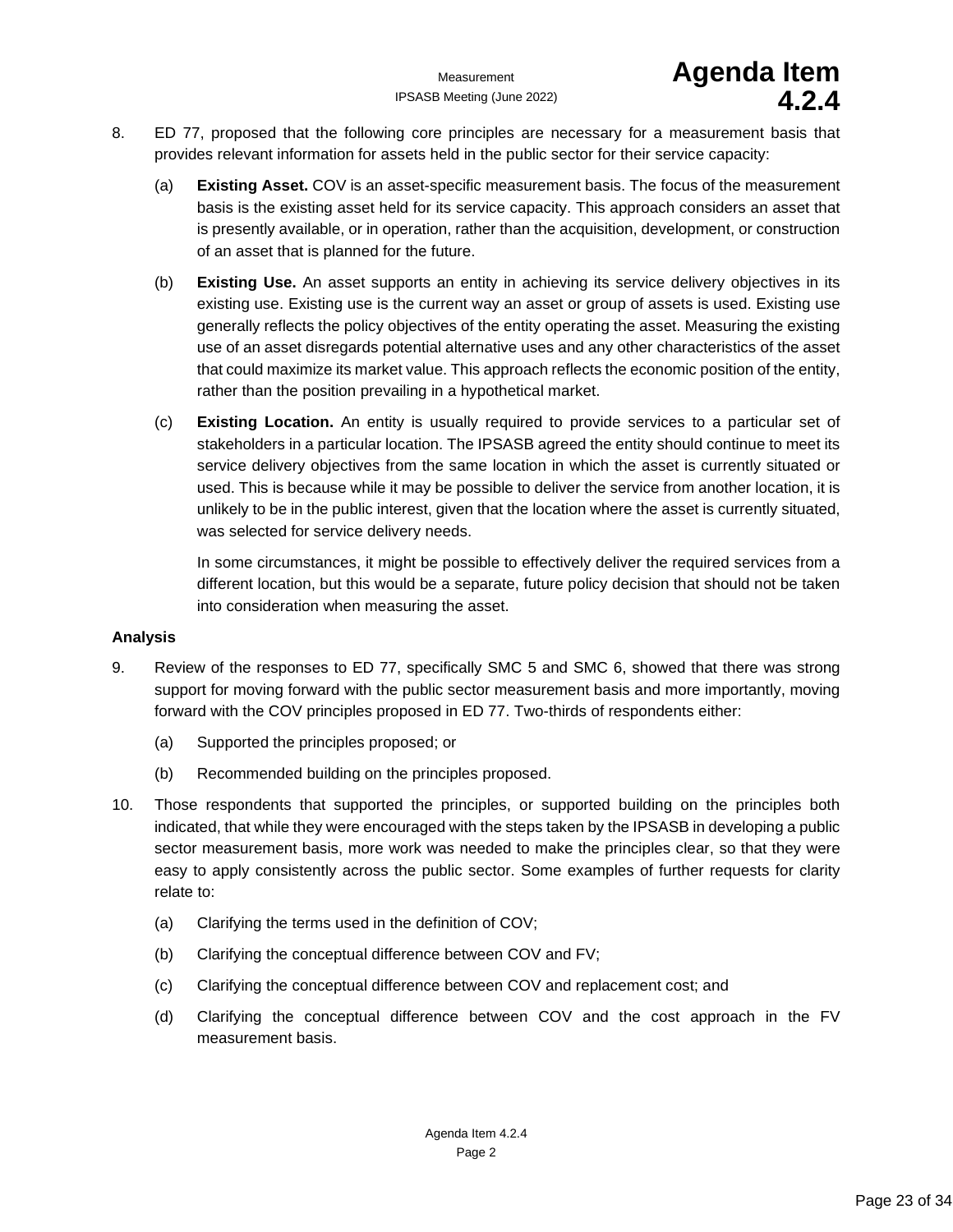## Measurement **Agenda Item**<br><sup>3 Meeting (June 2022)<br>**4.2.4**</sup>

- 11. These respondents' requests for clarification are consistent with the advice provided by CAG Members at its December 2021 meeting<sup>[5](#page-23-0)</sup>. CAG Members indicated that they were hard-pressed to easily explain COV. There appeared to be some inconsistencies when considered at a high level. CAG Members encouraged the IPSASB to revisit the principles and aim to provide a COV definition and associated principles that is clear, and easy to understand.
- 12. In light of the respondent's concerns (refer to Agenda Item [4.2.1\)](#page-4-1), and the CAG Members' advice, Staff have identified the aforementioned core principles that underpin the public sector measurement basis and analyzed their appropriateness as follows:

| <b>Core Principles</b> | <b>Analysis</b>                                                                                                                                                                                                                                                                                                                                                                                                                                                                                                                                                                                                                       |
|------------------------|---------------------------------------------------------------------------------------------------------------------------------------------------------------------------------------------------------------------------------------------------------------------------------------------------------------------------------------------------------------------------------------------------------------------------------------------------------------------------------------------------------------------------------------------------------------------------------------------------------------------------------------|
| <b>Existing Asset</b>  | Is this a principle required for a public-sector-specific measurement basis?                                                                                                                                                                                                                                                                                                                                                                                                                                                                                                                                                          |
|                        | YES. Respondents to the April 2019 Measurement Consultation Paper (CP)<br>requested the IPSASB to develop a current value measurement basis unique to<br>the public sector that provides a measure of assets for which a policy decision has<br>been made to hold the asset for a specific delivery objective. This asset is<br>presently available, or in operation, and is not subject to a future policy decision to<br>acquire, develop, or construct the asset in the future.                                                                                                                                                    |
|                        | Is this consistent with the approach taken by the valuation community?                                                                                                                                                                                                                                                                                                                                                                                                                                                                                                                                                                |
|                        | <b>YES.</b> Existing Use Value (EUV) is a measurement method used by valuation<br>specialists. EUV measures assets in their existing use.                                                                                                                                                                                                                                                                                                                                                                                                                                                                                             |
|                        | The IPSASB will receive a presentation from a valuation expert, who is on the<br>Measurement Task Force, during the June 2022 meeting to provide further details.                                                                                                                                                                                                                                                                                                                                                                                                                                                                     |
|                        | Do you agree with retaining the 'existing asset' principle?                                                                                                                                                                                                                                                                                                                                                                                                                                                                                                                                                                           |
| <b>Existing Use</b>    | Is this a principle required for a public-sector-specific measurement basis?                                                                                                                                                                                                                                                                                                                                                                                                                                                                                                                                                          |
|                        | <b>YES.</b> A public-sector-specific measurement basis must be able to measure assets<br>held to achieve a service delivery objective (service capacity). Fair Value does not<br>present relevant measurement information for assets held for their service capacity<br>because Fair Value requires assets to be measured at their 'highest and best use'.<br>A public-sector-specific measurement basis must measure assets as they are<br>currently being used to meet the entity's service delivery objectives. This<br>measurement will provide users with the value of the asset to the entity as it is<br>currently being used. |
|                        | Is this consistent with the approach taken by the valuation community?                                                                                                                                                                                                                                                                                                                                                                                                                                                                                                                                                                |
|                        | <b>YES.</b> 'Existing use', in the context of Existing Use Value, means that the valuer<br>should disregard uses that would drive the value above that needed to replace the<br>service potential of the property. An entity seeking to replace this potential at least<br>cost will not buy a property if its value has been inflated by bids from other                                                                                                                                                                                                                                                                             |

<span id="page-23-0"></span><sup>5</sup> Comments made by the IPSASB Consultative Advisory Group (CAG) meeting held on December 6, 2021.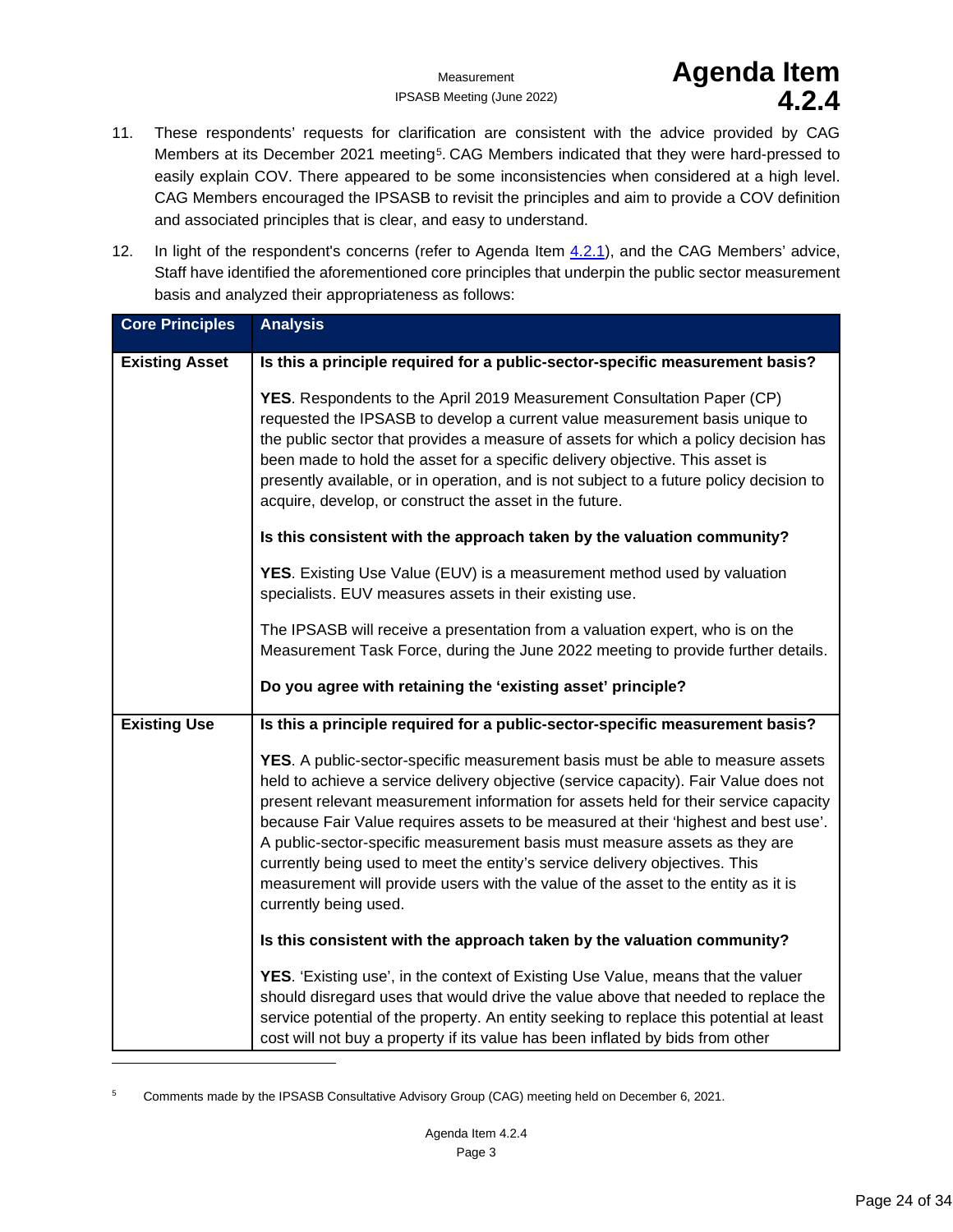## Measurement **Agenda Item** IPSASB Meeting (June 2022) **4.2.4**

| <b>Core Principles</b>      | <b>Analysis</b>                                                                                                                                                                                                                                                                                                                                                                                                                                                                                                                                                |
|-----------------------------|----------------------------------------------------------------------------------------------------------------------------------------------------------------------------------------------------------------------------------------------------------------------------------------------------------------------------------------------------------------------------------------------------------------------------------------------------------------------------------------------------------------------------------------------------------------|
|                             | potential occupiers for whom the property has greater value because of alternative<br>uses or development potential that are irrelevant to its own requirements (page 64<br>of RICS Valuation - Global Standards 2017).                                                                                                                                                                                                                                                                                                                                        |
|                             | The IPSASB will receive a presentation from a valuation expert, who is on the<br>Measurement Task Force, during the June 2022 meeting to provide further details.                                                                                                                                                                                                                                                                                                                                                                                              |
|                             | Do you agree with retaining the 'existing use' principle?                                                                                                                                                                                                                                                                                                                                                                                                                                                                                                      |
|                             | <b>Surplus Capacity</b>                                                                                                                                                                                                                                                                                                                                                                                                                                                                                                                                        |
|                             | While Staff and the Task Force Chair does not consider 'surplus capacity <sup>6</sup> ' a core<br>principle, respondents highlighted it as an issue requiring clarity.                                                                                                                                                                                                                                                                                                                                                                                         |
|                             | ED 77 proposes that since COV reflects the value of the asset consumed in<br>providing the service at the prevailing prices, COV assumes the asset is used to its<br>full capacity, subject to any tests for impairment in accordance with IPSAS 21 or<br>IPSAS 26.                                                                                                                                                                                                                                                                                            |
|                             | Is this a principle required for a public-sector-specific measurement basis?                                                                                                                                                                                                                                                                                                                                                                                                                                                                                   |
|                             | YES. While not unique to the public sector, surplus capacity is prevalent in the<br>public sector and requires explicit consideration in a public sector measurement<br>base. Requiring the asset to be measured assuming it is being used at its full<br>capacity is consistent with the 'existing use' principle. While the asset is not fully<br>used, for example, a wing of a school is no longer used because of a decrease in<br>population, the public sector entity has elected to use the asset in this way, and it<br>should be valued accordingly. |
|                             | Is this consistent with the approach taken by the valuation community?                                                                                                                                                                                                                                                                                                                                                                                                                                                                                         |
|                             | The IPSASB will receive a presentation from a valuation expert, who is on the<br>Measurement Task Force, during the June 2022 meeting to provide further details.                                                                                                                                                                                                                                                                                                                                                                                              |
|                             | The IPSASB will discuss this issue in the context of the presentation.                                                                                                                                                                                                                                                                                                                                                                                                                                                                                         |
| <b>Existing</b><br>Location | Is this a principle required for a public-sector-specific measurement basis?                                                                                                                                                                                                                                                                                                                                                                                                                                                                                   |
|                             | YES. This principle assumes that the entity will continue to meet its service<br>delivery objectives from the same location in which the asset is currently situated<br>or used and is thus associated with a current use measurement. 90% of<br>respondents to SMC 7 agreed or partially agreed with measuring the asset based<br>on the location in which the asset is currently situated or used (that is, respondents                                                                                                                                      |
|                             | agreed that if there is no locational requirement for the asset, the asset's Current                                                                                                                                                                                                                                                                                                                                                                                                                                                                           |

<span id="page-24-0"></span> $6$  Surplus capacity exists when an asset is not used to its maximum capacity. For example, an entity owns a building, but only utilizes 80% of the space available. The remaining 20% is left vacant.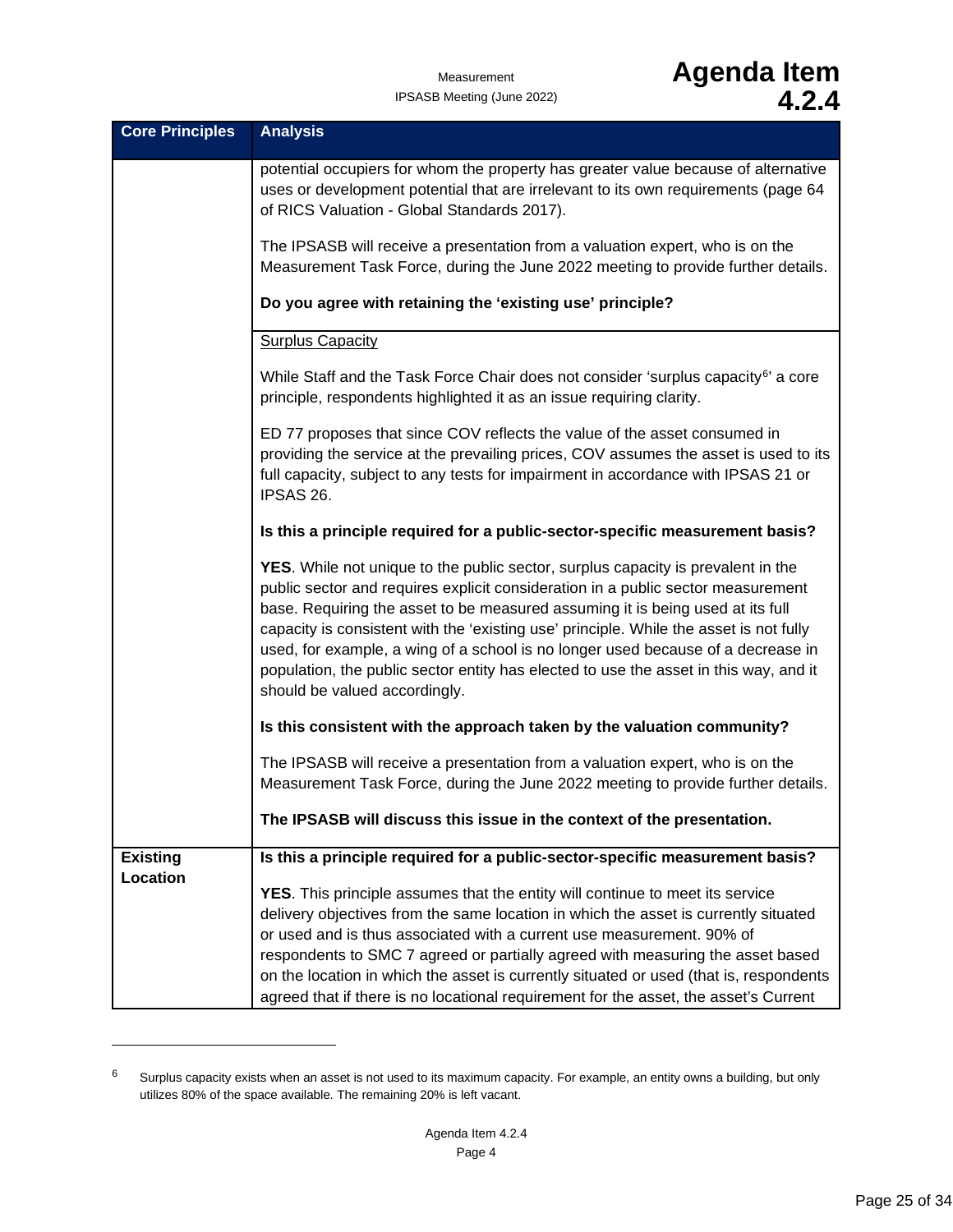| <b>Core Principles</b> | <b>Analysis</b>                                                                                                                                                    |
|------------------------|--------------------------------------------------------------------------------------------------------------------------------------------------------------------|
|                        | Operational Value should assume that the notional replacement will be situated in<br>the same location as the current asset is situated or used).                  |
|                        | Is this consistent with the approach taken by the valuation community?                                                                                             |
|                        | <b>YES.</b> The location of the asset under valuation, in the context of Existing Use<br>Value, assumes the asset under valuation is valued where it currently is. |
|                        | The IPSASB will receive a presentation from a valuation expert, who is on the<br>Measurement Task Force, during the June 2022 meeting to provide further details.  |
|                        | Do you agree with retaining the 'existing location' principle?                                                                                                     |

13. Focusing on the public sector differences is key to establishing the core public sector measurement principles. Agreeing on the core principles in June 2022 allows staff to move the development of the public sector measurement basis forward and clarify the principles for September 2022.

### **Recommendation**

- 14. Staff recommends:
	- (a) Retaining the core Current Operational Value (COV) principles proposed in ED 77; and
	- (b) Clarifying the core principles so they are better understood and implemented by stakeholders.

### **Decision Required**

15. Does the IPSASB agree with Staff's recommendation?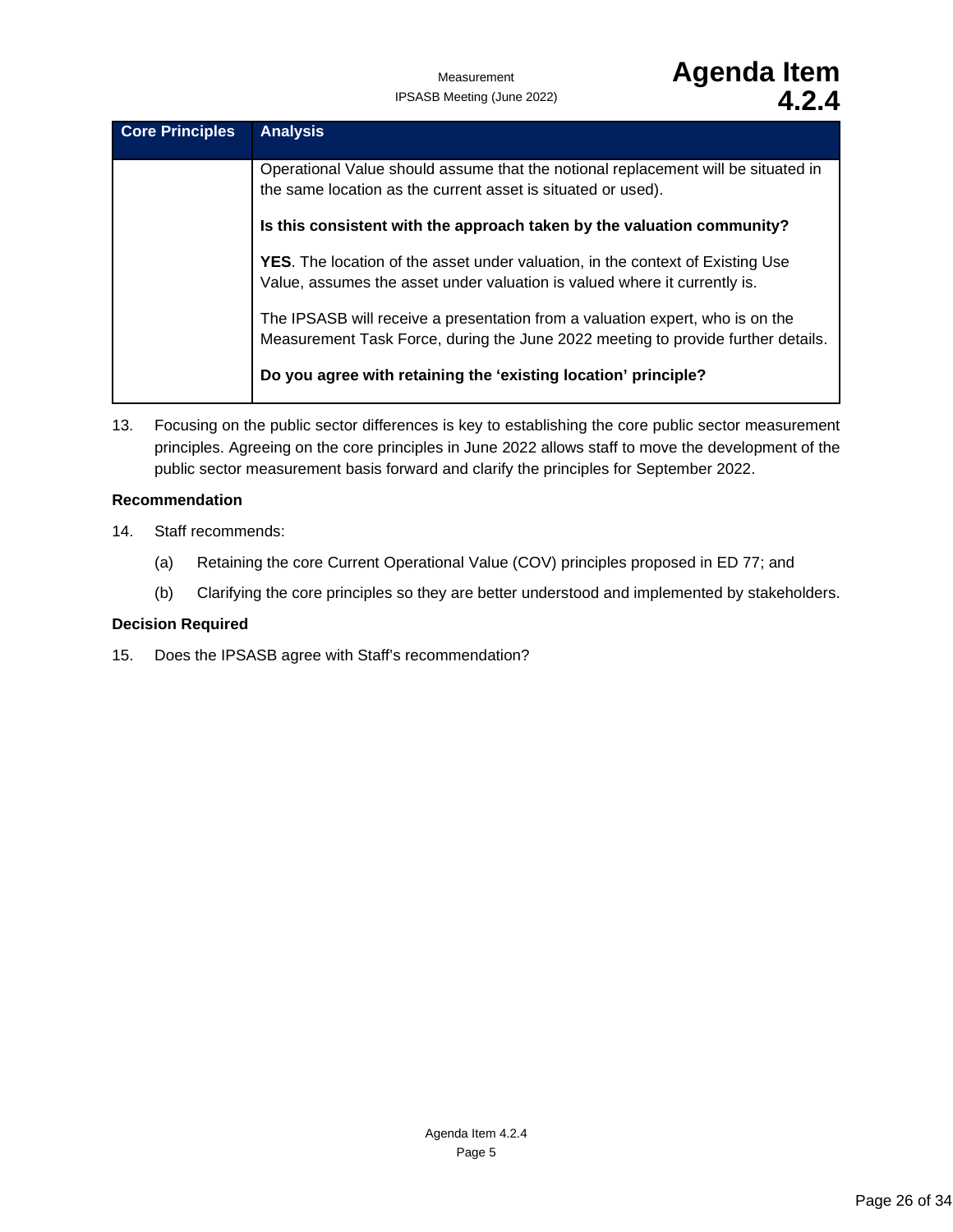### <span id="page-26-0"></span>**Renaming the Income Approach**

### **Question**

1. Does the IPSASB agree with Staff's recommendation to retain the "Income Approach" terminology in [draft] IPSAS [X], *Measurement*?

### **Recommendation**

2. Staff recommends the name "Income Approach" be retained in [draft] IPSAS [X], *Measurement.*

### **Background**

- 3. As part of the development of ED 77, the IPSASB proposed a 'Measurement Hierarchy', renamed 'Subsequent Measurement Framework' in March 2022, to illustrate the application of measurement principles across IPSAS.
- 4. The following diagram sets out the framework for subsequent measurement based on ED 76*, Conceptual Framework Update: Chapter 7, Measurement of Assets and Liabilities in Financial Statements*. This diagram illustrates the three levels of measurement and the relationships between them.



- 5. The Income Approach was proposed in ED 77 to be used as a technique that could be applied to estimate the Fair Value, Current Operational Value, and Cost of Fulfillment measurement bases.
- 6. During the development of the Income Approach, the IPSASB discussed the appropriate name for the technique. While some members supported naming the technique to clearly indicate it related to using discounted cash flows, the IPSASB ultimately agreed to follow precedent and CAG advice, and retain the name 'Income Approach' to align with IFRS[7.](#page-26-1)
- 7. In response to ED 77, 45% of respondents raised concerns about applying the Income Approach to estimate the value of Current Operational Value, and to a lesser extent Cost of Fulfillment.

<span id="page-26-1"></span>IFRS 13 uses the Income Approach as a measurement technique that can be applied to estimate Fair Value. The IPSASB agreed since it was aligning Fair Value guidance in the public sector with that of the private sector, and the 'Income Approach' concepts proposed in ED 77 were consistent with IFRS, the term 'Income Approach' should be retained.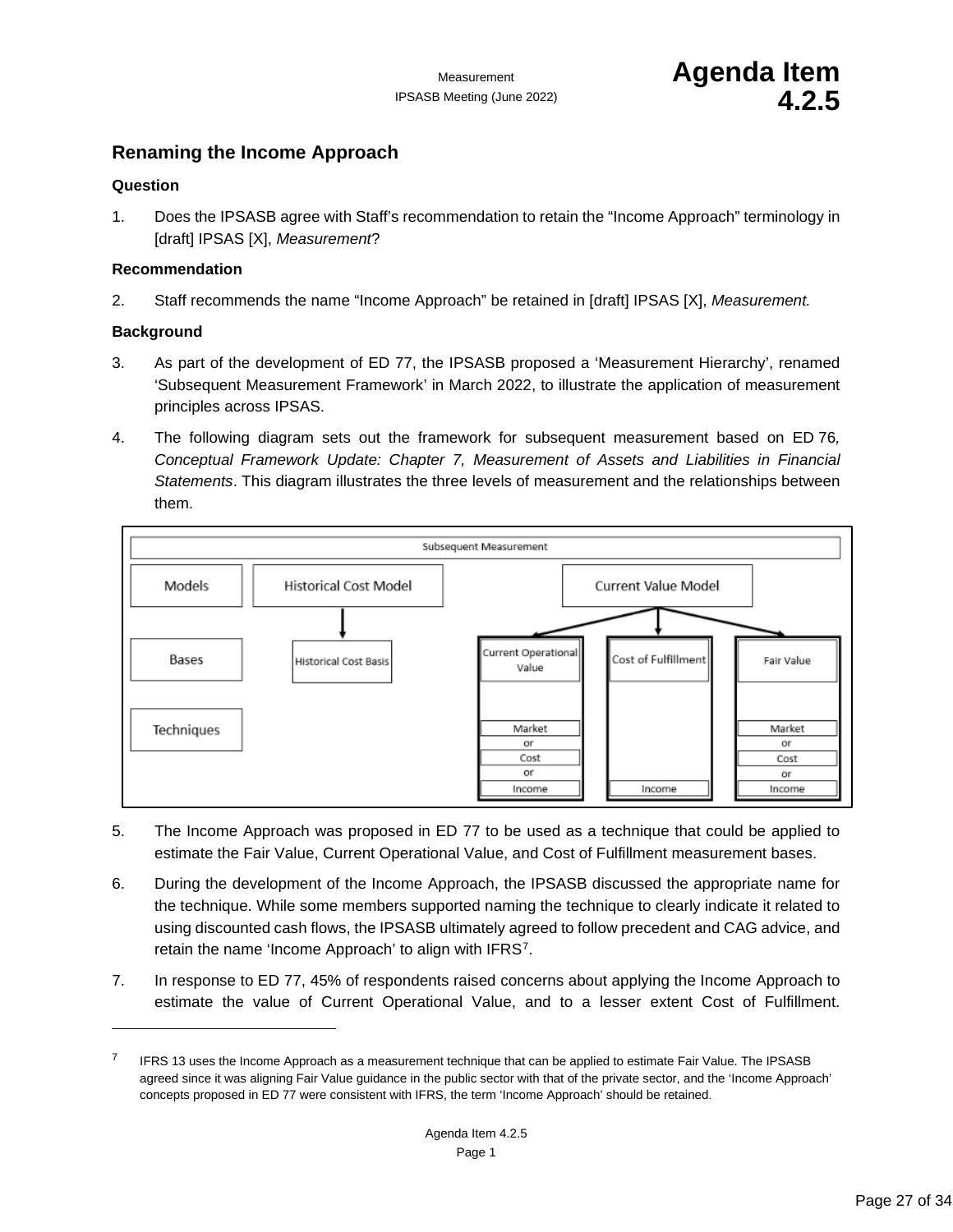Respondents indicated that an income stream did not exist for most public sector assets and therefore using 'incomes' to estimate the value of the asset was not appropriate (for Cost of Fulfillment, no income exists for liabilities and therefore it is not possible to apply the Income Approach).

### **Analysis**

- 8. The concern raised by respondents relates to the fact that a non-cash generating asset will not have an 'income stream' from which a reliable value can be derived. Without a reliable income stream, respondents are concerned that the 'Income Approach' is not an appropriate measurement technique to determine the Current Operational Value for a non-financial asset:
	- (a) Some respondents noted that using the income technique may cause the asset to be measured at an inappropriately low amount, as public sector entities often hold and use assets for their service potential. The derived value may be lower than its transaction price, and this will result in a reduced asset value at the measurement date, which may not be appropriate when the asset has a significant remaining service potential
	- (b) Some respondents noted that if Current Operational Value is intended by the IPSASB to be solely an entry value, using the Income Approach to estimate an asset's Current Operational Value would be inconsistent with that intention, as the Income Approach would result in an exit value that is generally inconsistent with the concept of the cost to replace the service potential embodied in the asset.

### *Discounted Cash Flows*

- 9. Paragraph 45 of ED 77 states that the 'Income Approach' converts future amounts (e.g., cash flows or income and expenses) to a single discounted amount taking into account, inter alia, risk, and uncertainty. This guidance is consistent with IFRS 13. While the name of the technique implies that 'incomes' are used in the measurement, the guidance makes no reference to 'income' outside of the name of the technique. Furthermore, paragraph B39 of ED 77, notes that applying the Income Approach shall take into account the attributes of the asset which include:
	- (a) Estimates of future cash flows;
	- (b) Possible variations in the estimated amount or timing of future cash flows for the asset being measured, caused by the uncertainty inherent in the cash flows;
	- (c) The time value of money;
	- (d) The price for bearing the uncertainty inherent in the cash flows (a risk premium). The price for bearing that uncertainty depends on the extent of that uncertainty; and
	- (e) Other factors.
- 10. As noted in paragraph 8, respondents were concerned with using incomes to measure the value of a public sector asset, using COV, and to a lesser extent, using incomes to measure the value of a liability, using Cost of Fulfillment.
- 11. No respondents identified concerns with discounting future (cash flows or income and expenses) to measure the value of a public sector asset or to measure the value of a liability. Respondents also proposed no alternatives to discounting techniques nor any improvements to the discounting guidance proposed.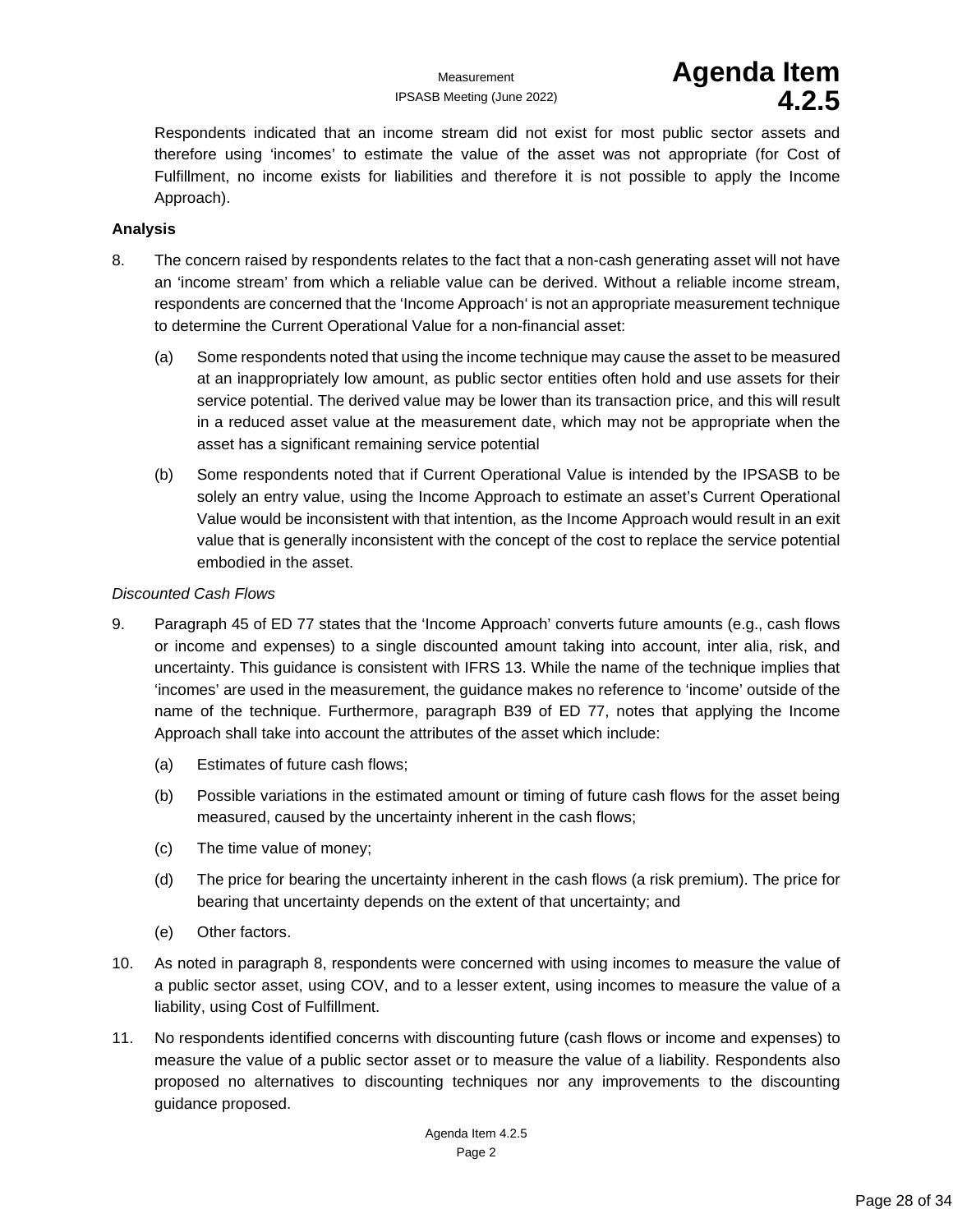IPSASB Meeting (June 2022) **4.2.5**

# Measurement **Agenda Item**<br>Meeting (June 2022)<br>**4.2.5**

12. Given there was no objection to the discounting guidance proposed in ED 77, staff recommend the IPSASB retain the discounted cash flow guidance proposed in ED 77, which aligns with the IFRS 13 guidance. Furthermore, staff is of the view that guidance on what should be considered in discounting future cash flows is critical to many measurements. However, outside of the proposals in ED 77, guidance on discounting future cash flows is not available as authoritative guidance in IPSAS

### *Name of Measurement Technique*

- 13. As discussed by the IPSASB in the development of ED 77, the term 'Income Approach' is confusing to readers. 'Income Approach' is a new terminology under IPSAS. Stakeholders may not intuitively understand what the 'Income Approach' entails, even though this measurement method is discounted cash flows.
- 14. The 'Income Approach' terminology is a widely-established term in the valuation community. Departing from the term 'Income Approach', while retaining all the principles could create confusion in practice.
- 15. Furthermore, the term 'income approach' in [draft] IPSAS [X], *Measurement* is aligned with IFRS 13, *Fair Value*. Departing from the term would result in the IPSASB moving away from the CAG advice to use terms consistently with the private sector when the same concepts are being applied.

### **Recommendation**

16. Staff recommends the name "Income Approach" be retained in [draft] IPSAS [X], *Measurement.*

### **Decision Required**

17. Does the IPSASB agree with Staff's recommendation?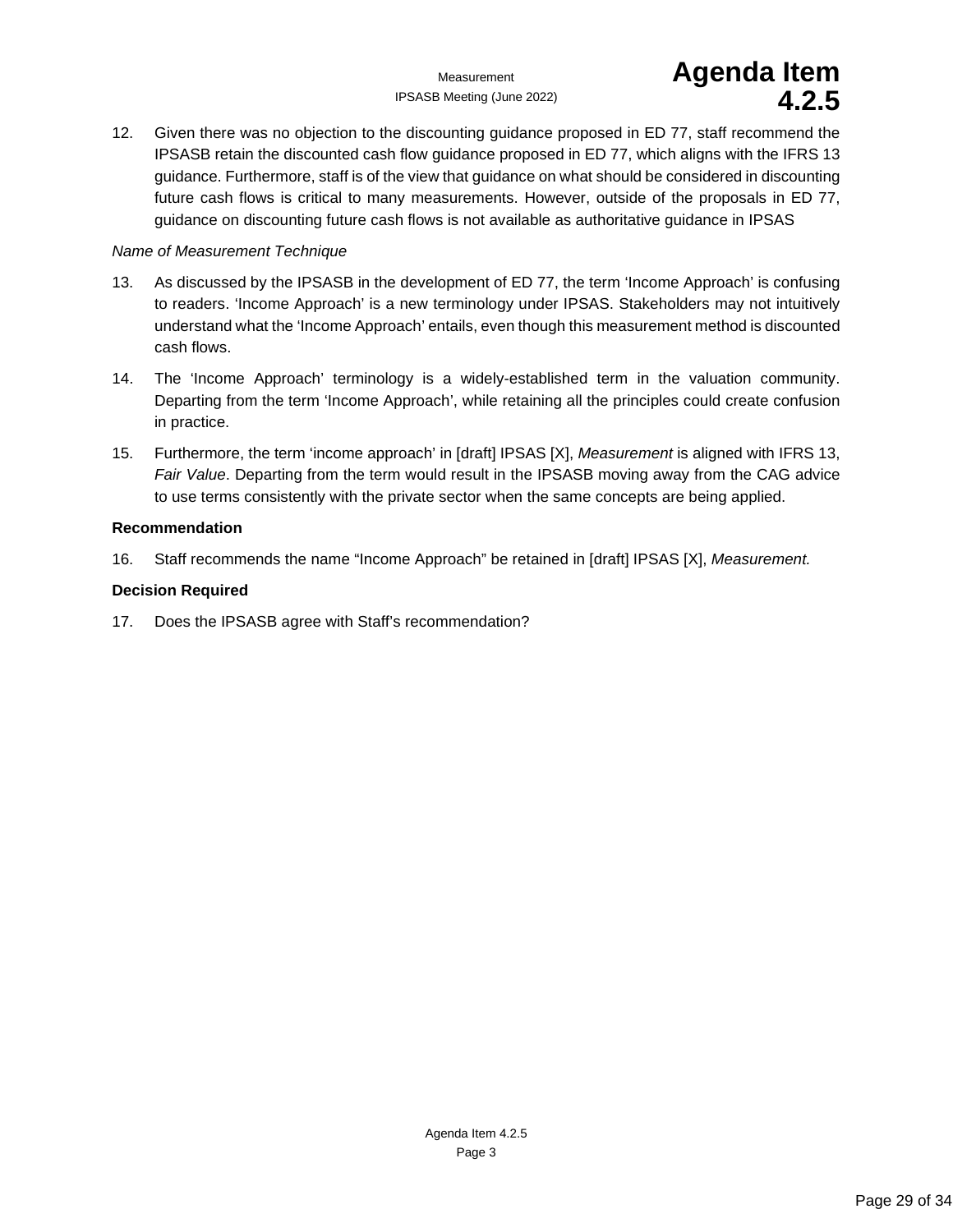### <span id="page-29-0"></span>**Instructions from March 2022 Meeting**

### **Question**

1. Does the IPSASB agree that the instructions provided by the IPSASB at the March 2022 meeting have been appropriately addressed?

### **Recommendation**

2. Staff recommend the instructions provided by the IPSASB be actioned as noted in paragraph 4.

### **Background**

3. In March 2022, the IPSASB considered an analysis of the responses to ED 77. The IPSASB instructed staff to update the guidance on the accounting policy choice, the historical cost model, and improvements to the disclosure requirements set out in the individual IPSAS.

### **Analysis**

4. Staff have actioned all instructions issued by the IPSASB: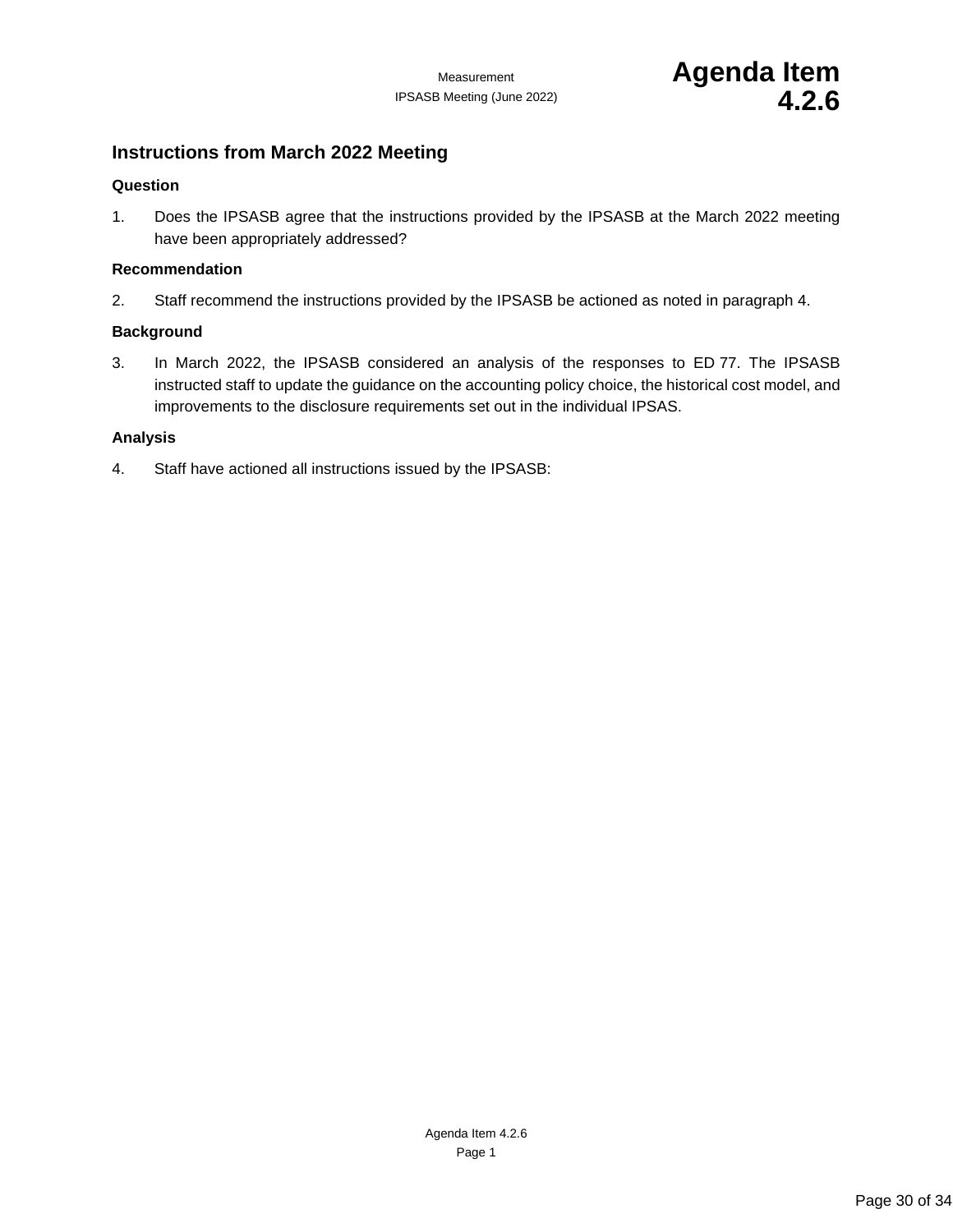| <b>Instruction</b>     | Agenda Item 9.2.3:                                                                   |
|------------------------|--------------------------------------------------------------------------------------|
|                        | Clarify in the Basis for Conclusions the reason why the cost approach is an          |
|                        | appropriate measurement technique to estimate Fair Value.                            |
|                        | The Basis of Conclusions was updated to note the IPSASB's decision to                |
| <b>Analysis</b>        | maintain consistency with IFRS 13, Fair Value adopting all measurement               |
|                        | techniques set out in IFRS 13, Fair Value. See BC65.                                 |
|                        |                                                                                      |
|                        | <b>Basis of Conclusions</b>                                                          |
| <b>Proposed update</b> | <b>BC65.</b> In developing ED 77, the IPSASB elected to maintain consistency with    |
|                        | <b>IFRS 13, Fair Value, adopting all measurement techniques set out in IFRS</b>      |
|                        |                                                                                      |
|                        | 13, Fair Value. The cost approach is considered an appropriate                       |
|                        | measurement technique to estimate Fair Value as the cost to replace an               |
|                        | asset is consistent with an exit price definition of fair value. An entity's cost to |
|                        | replace an asset would equal the amount that a market participant buyer of           |
|                        | that asset (that would use it similarly) would pay to acquire it (i.e., the entry    |
|                        | price and the exit price would be equal in the same market).                         |
|                        |                                                                                      |

| <b>Instruction</b>     | Agenda Item 9.2.4:<br>Clarify that the income approach is the only technique available to estimate<br>the Cost of Fulfillment in paragraph D22.                                                                                                                                                                                                                                                                                                                                    |
|------------------------|------------------------------------------------------------------------------------------------------------------------------------------------------------------------------------------------------------------------------------------------------------------------------------------------------------------------------------------------------------------------------------------------------------------------------------------------------------------------------------|
| <b>Analysis</b>        | Paragraph D22 was updated to define the income approach as the only<br>approach for the Cost of Fulfillment measurement basis and to remove the<br>relevant terms that create ambiguity that there may be more approaches that<br>may be used. See Paragraph D22.                                                                                                                                                                                                                  |
|                        | Core Text – Appendix D                                                                                                                                                                                                                                                                                                                                                                                                                                                             |
| <b>Proposed update</b> | <b>D22.</b> The objective of using a measurement technique is to estimate the cost<br>that the entity will incur in fulfilling the obligations represented by the liability<br>at the measurement date under current market conditions. The most<br>commonly used valuation approach used when measuring the cost of<br>fulfillment is an the income approach. The main aspects of that approach as<br>it relates to the cost of fulfillment are summarized in paragraphs D23–D48. |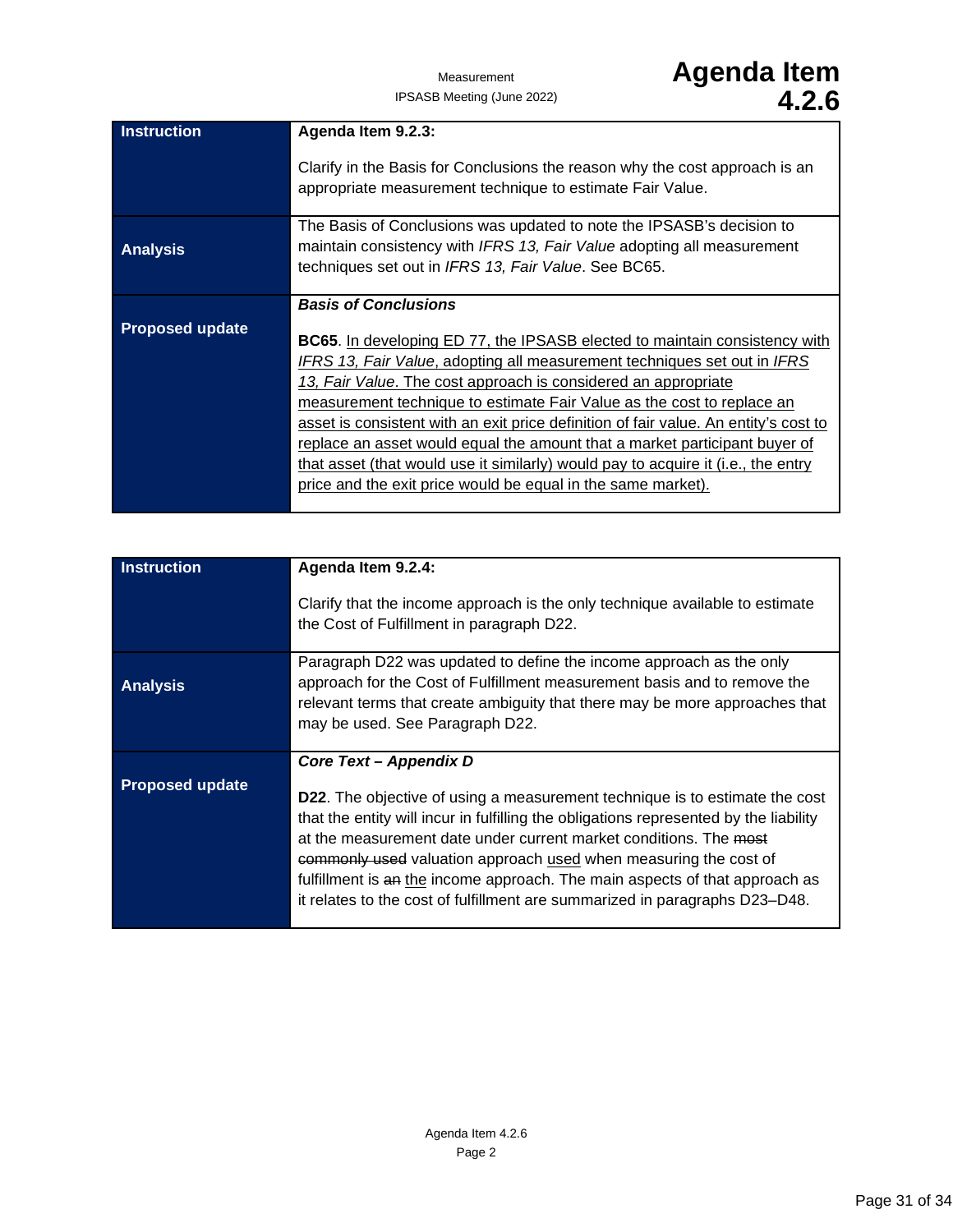| <b>Instruction</b>     | Agenda Item 9.2.5:                                                                                                                                                                                                                                                                                                                                                                                                                                                                                                                                                                                                                                                                                                                                                                                                                                                                                                                                                                |
|------------------------|-----------------------------------------------------------------------------------------------------------------------------------------------------------------------------------------------------------------------------------------------------------------------------------------------------------------------------------------------------------------------------------------------------------------------------------------------------------------------------------------------------------------------------------------------------------------------------------------------------------------------------------------------------------------------------------------------------------------------------------------------------------------------------------------------------------------------------------------------------------------------------------------------------------------------------------------------------------------------------------|
|                        |                                                                                                                                                                                                                                                                                                                                                                                                                                                                                                                                                                                                                                                                                                                                                                                                                                                                                                                                                                                   |
|                        | Develop an appropriate reference in [draft] IPSAS [X], Measurement to<br>highlight the disclosure requirements are located in the relevant IPSAS.                                                                                                                                                                                                                                                                                                                                                                                                                                                                                                                                                                                                                                                                                                                                                                                                                                 |
|                        | The core text and Basis of Conclusions were updated to indicate the Board's                                                                                                                                                                                                                                                                                                                                                                                                                                                                                                                                                                                                                                                                                                                                                                                                                                                                                                       |
| <b>Analysis</b>        | decision to maintain the disclosure requirements in the individual IPSAS. See<br>BC 72.                                                                                                                                                                                                                                                                                                                                                                                                                                                                                                                                                                                                                                                                                                                                                                                                                                                                                           |
|                        | <b>Core Text - Disclosures</b>                                                                                                                                                                                                                                                                                                                                                                                                                                                                                                                                                                                                                                                                                                                                                                                                                                                                                                                                                    |
| <b>Proposed update</b> | 54. An entity shall disclose information that helps users of its financial<br>statements assess the measurement basis, the valuation techniques and<br>inputs used to develop those measurements.<br>55. To meet the objectives in paragraph 54, an entity shall apply the<br>measurement disclosure requirements in the relevant IPSAS to which the<br>measurement of the asset or liability applies.<br><b>Basis of Conclusions</b><br>BC 72. In March 2022, the IPSASB reconfirmed the location of the disclosure<br>requirements. The IPSASB considered whether generic measurement<br>disclosure requirements that apply across the IPSAS should be consolidated<br>in the Measurement standard. The IPSASB expressed concern about<br>splitting the disclosure requirements. The IPSASB agreed to maintain the<br>existing approach of inserting the disclosure requirements in the relevant<br>IPSAS to clearly indicate to which IPSAS the disclosures are to be applied. |
|                        |                                                                                                                                                                                                                                                                                                                                                                                                                                                                                                                                                                                                                                                                                                                                                                                                                                                                                                                                                                                   |

| <b>Instruction</b>     | Agenda Item 9.2.6:                                                                                                                                                                                                                                                                                                        |
|------------------------|---------------------------------------------------------------------------------------------------------------------------------------------------------------------------------------------------------------------------------------------------------------------------------------------------------------------------|
|                        | Update the model policy choice guidance as follows:                                                                                                                                                                                                                                                                       |
|                        | Enhance consistency of principles with accounting policy choices<br>a)<br>guidance in IPSAS 3, Accounting Policies, Changes in Accounting<br><b>Estimates and Errors;</b><br>Remove the word "often" in paragraph BC 23C;<br>b)<br>Clarify the phrase "current economic consumption or not" in<br>C)<br>paragraph BC 23D. |
| <b>Analysis</b>        | The Basis of Conclusions and Illustrative Guidance was updated to clarify the<br>selection of the accounting policy. See BC 23A – BC 23D and IG B2.                                                                                                                                                                       |
| <b>Proposed update</b> | <b>Basis of Conclusions</b><br>BC 23A. Some respondents to the Exposure Draft recommended guidance<br>be developed explaining how to determine the appropriate measurement<br>model.                                                                                                                                      |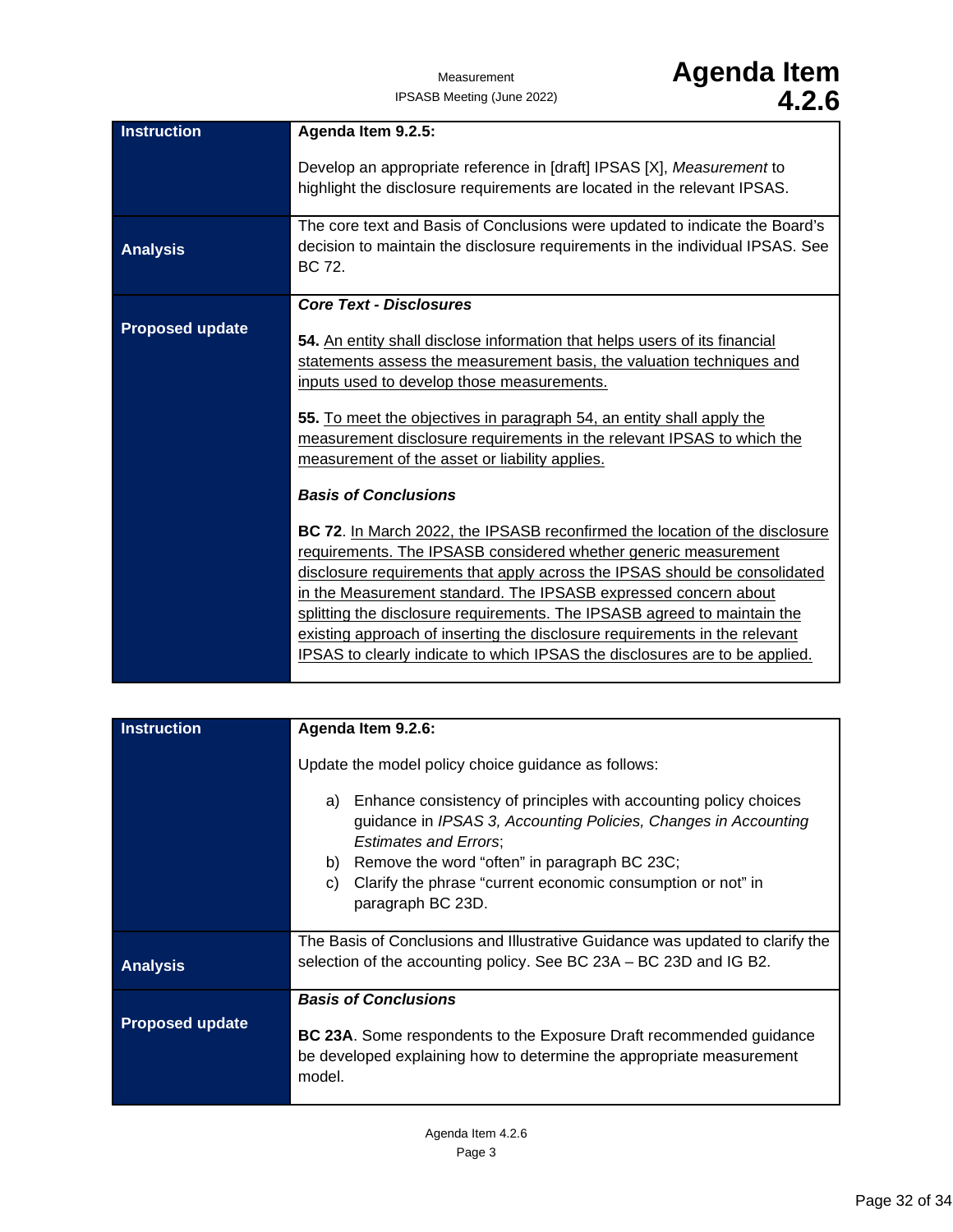**BC 23B**. The IPSASB agreed clarifications would support the consistent application of the guidance and developed Implementation Guidance to expand on the accounting policy choice.

**BC 23C**. The IPSASB noted the accounting policy choice is often determined by factors outside of the entity's control historical cost model or current value model applied to measure an entity's assets and liabilities may be determined by factors outside of the entity's control. This may occur when the policy choice is made by:

- A more senior level of government for all entities in a sector or jurisdiction; or
- An applicable regulatory framework in the sector or jurisdiction.

When the reporting entity can make its own accounting policy choice in selecting a measurement model, the entity considers the information it believes best presents useful information to users of the financial information.

**BC 23D**. In selecting the appropriate measurement model, the reporting entity should consider whether or not it wants to record its assets and liabilities to reflect the current economic consumption or not its asset or liability to reflect the value of the transaction at the date of initial recognition or the current value of the same transaction on the date of measurement.

### *Implementation Guidance*

**B2**. What should an entity consider when determining the appropriate measurement model?

Whether the historical cost model or current value model is applied to measure an entity's assets and liabilities is often determined by factors outside of the entity's control. The historical cost model or current value model applied to measure an entity's assets and liabilities may be determined by factors outside of the entity's control. This may occur when the policy choice is made by:

- A more senior level of government for all entities in a sector or jurisdiction; or
- An applicable regulatory framework in the jurisdiction.

When the reporting entity can make its own accounting policy choice in selecting a measurement model, the entity should select the measurement model that best meets the informational needs of the user of the financial reports.

In selecting the appropriate measurement model, the reporting entity should consider whether it wants to record its assets and liabilities to reflect current economic consumption or not or not it wants its asset or liability to reflect the